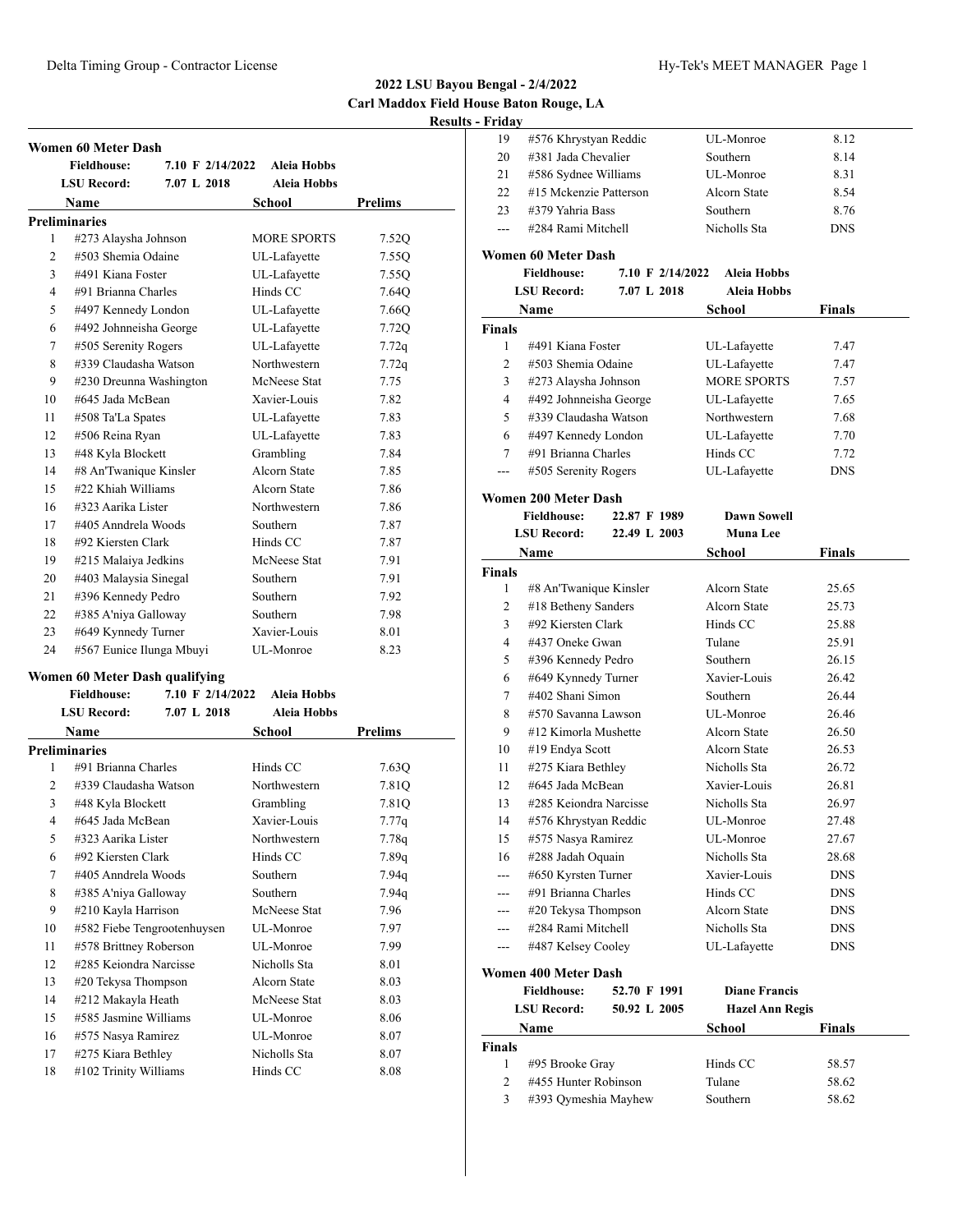|                | Finals  (Women 400 Meter Dash)      |                 |                    |  |
|----------------|-------------------------------------|-----------------|--------------------|--|
|                | Name                                | School          | <b>Finals</b>      |  |
| 4              | #437 Oneke Gwan                     | Tulane          | 58.66              |  |
| 5              | #404 Anijah Williams                | Southern        | 59.21              |  |
| 6              | #390 Trinity Kirk                   | Southern        | 59.27              |  |
| 7              | #402 Shani Simon                    | Southern        | 59.60              |  |
| 8              | #93 JodyAnn Dixon                   | Hinds CC        | 59.92              |  |
| 9              | #94 Diandrenique Gaines             | Hinds CC        | 1:00.12            |  |
| 10             | #396 Kennedy Pedro                  | Southern        | 1:00.27            |  |
| 11             | #443 Louise Jones                   | Tulane          | 1:00.45            |  |
| 12             | #97 Lazericka Louis                 | Hinds CC        | 1:00.51            |  |
| 13             | #98 Mikeibra Morris                 | Hinds CC        | 1:00.69            |  |
| 14             | #502 Lawryn Noel                    | UL-Lafayette    | 1:01.72            |  |
| 15             | #274 Hailey Alcorn                  | Nicholls Sta    | 1:01.98            |  |
| 16             | #283 Nia Maye                       | Nicholls Sta    | 1:02.17            |  |
| 17             | #100 Justyce Thomas                 | Hinds CC        | 1:02.95            |  |
| 18             | #480 Shonita Brome                  | UL-Lafayette    | 1:02.99            |  |
| 19             | #65 Dayna Sterling                  | Grambling       | 1:03.24            |  |
| 20             | #212 Makayla Heath                  | McNeese Stat    | 1:03.51            |  |
| 21             | #99 Kaylin Robinson                 | Hinds CC        | 1:03.51            |  |
| 22             | #631 Emerald Carter                 | Xavier-Louis    | 1:04.60            |  |
| $\overline{a}$ | #12 Kimorla Mushette                |                 |                    |  |
|                |                                     | Alcorn State    | DO                 |  |
| $---$          | #494 Sydnea Guidry                  | UL-Lafayette    | <b>DNS</b>         |  |
| ---            | #650 Kyrsten Turner                 | Xavier-Louis    | <b>DNS</b>         |  |
| ---            | #400 Chyna Royal                    | Southern        | <b>DNS</b>         |  |
|                | <b>Women 600 Meter Run</b>          |                 |                    |  |
|                | Name                                | School          | <b>Finals</b>      |  |
| Finals         |                                     |                 |                    |  |
| 1              | #619 Chrisann Gordon-Powel          | Unattached      | 1:28.28            |  |
|                | 26.396 (26.396)                     | 57.105 (30.709) | 1:28.273 (31.168)  |  |
| 2              | #496 Alexandra Johnson              |                 |                    |  |
|                |                                     |                 |                    |  |
|                |                                     | UL-Lafayette    | 1:40.90            |  |
|                | 31.700 (31.700)<br>1:07.023(35.323) |                 | 1:40.891 (33.869)  |  |
| 3              | #582 Fiebe Tengrootenhuysen         | UL-Monroe       | 1:42.77            |  |
|                | 1:05.153(35.422)<br>29.731 (29.731) |                 | 1:42.767(37.615)   |  |
| 4              | #578 Brittney Roberson              | UL-Monroe       | 1:42.91            |  |
|                | 31.240 (31.240)<br>1:06.618(35.378) |                 | 1:42.906 (36.288)  |  |
| 5              | #278 Julia Garcia Verges            | Nicholls Sta    | 1:48.43            |  |
|                | 32.869 (32.869)                     | 32.869 (0.000)  | 1:48.425(1:15.557) |  |
| 6              | #401 Sierra Session                 | Southern        | $1\text{:}51.08$   |  |
|                | 33.467 (33.467)<br>1:11.910(38.443) |                 | 1:51.075 (39.166)  |  |
| 7              | #277 Tabea Czech                    | Nicholls Sta    | 1:54.14            |  |
|                | 1:09.918(37.813)<br>32.105 (32.105) |                 | 1:54.135(44.217)   |  |
| 8              | #292 Summer Seal                    | Nicholls Sta    | 1:54.23            |  |
|                | 1:13.934 (1:13.934)                 | 1:14.143(0.209) | 1:54.221 (40.078)  |  |
| 9              | #280 Ester Hardardottir             | Nicholls Sta    | 1:59.02            |  |
|                | 33.727 (33.727)<br>1:15.400(41.673) |                 | 1:59.019 (43.620)  |  |

|               | Women 800 Meter Run   |                    |                   |               |                       |                   |
|---------------|-----------------------|--------------------|-------------------|---------------|-----------------------|-------------------|
|               | <b>Fieldhouse:</b>    |                    | 2:03.92 F 1998    |               | <b>Hazel Clark</b>    |                   |
|               | <b>LSU Record:</b>    | $2:02.00$ L $2013$ |                   |               | <b>Natoya Goule</b>   |                   |
|               | Name                  |                    |                   | <b>School</b> |                       | Finals            |
| <b>Finals</b> |                       |                    |                   |               |                       |                   |
| 1             | #155 Alicia Stamey    |                    |                   | LSU           |                       | 2:15.41           |
|               | 32.947 (32.947)       |                    | 1:06.207(33.260)  |               |                       | 1:41.245 (35.038) |
|               | 2:15.410 (34.165)     |                    |                   |               |                       |                   |
| 2             | #133 Callie Hardy     |                    |                   | LSU           |                       | 2:19.47           |
|               | 32.992 (32.992)       |                    | 1:06.325(33.333)  |               |                       | 1:42.768 (36.443) |
|               | 2:19.464 (36.696)     |                    |                   |               |                       |                   |
| 3             | #566 Kimone Campbell  |                    |                   | UL-Monroe     |                       | 2:20.59           |
|               | 32.403 (32.403)       |                    | 1:06.501(34.098)  |               |                       | 1:42.500 (35.999) |
|               | 2:20.589 (38.089)     |                    |                   |               |                       |                   |
| 4             | #574 Amanda Radava    |                    |                   | UL-Monroe     |                       | 2:20.60           |
|               | 32.719 (32.719)       |                    | 1:06.955(34.236)  |               |                       | 1:43.139 (36.184) |
|               | 2:20.599 (37.460)     |                    |                   |               |                       |                   |
| 5             | #203 Jordan Carter    |                    |                   | McNeese Stat  |                       | 2:24.75           |
|               | 33.418 (33.418)       |                    | 1:08.040(34.622)  |               |                       | 1:45.602(37.562)  |
|               | 2:24.749 (39.147)     |                    |                   |               |                       |                   |
| 6             | #137 Sophie Martin    |                    |                   | LSU           |                       | 2:25.04           |
|               | 34.035 (34.035)       |                    | 1:09.334(35.299)  |               |                       | 1:48.107(38.773)  |
|               | 2:25.040 (36.933)     |                    |                   |               |                       |                   |
| 7             | #198 Shania Anthony   |                    |                   | McNeese Stat  |                       | 2:25.14           |
|               | 32.963 (32.963)       |                    | 1:08.493(35.530)  |               |                       | 1:46.458(37.965)  |
|               | 2:25.135 (38.677)     |                    |                   |               |                       |                   |
| 8             | #13 Samouya Nevers    |                    |                   | Alcorn State  |                       | 2:27.18           |
|               | 32.961 (32.961)       |                    | 1:08.993(36.032)  |               |                       | 1:47.871 (38.878) |
|               | 2:27.174 (39.303)     |                    |                   |               |                       |                   |
| 9             | #214 Priscilla Ibarra |                    |                   | McNeese Stat  |                       | 2:29.86           |
|               | 34.626 (34.626)       |                    | 1:10.943(36.317)  |               |                       | 1:50.368(39.425)  |
|               | 2:29.860 (39.492)     |                    |                   |               |                       |                   |
| 10            | #5 Makayla Gates      |                    |                   | Alcorn State  |                       | 2:31.89           |
|               | 34.150 (34.150)       |                    | 1:10.711(36.561)  |               |                       | 1:50.856(40.145)  |
|               | 2:31.887 (41.031)     |                    |                   |               |                       |                   |
| 11            | #225 Grace Sullivan   |                    |                   | McNeese Stat  |                       | 2:32.86           |
|               | 34.491 (34.491)       |                    | 1:11.491(37.000)  |               |                       | 1:52.323 (40.832) |
|               | 2:32.856 (40.533)     |                    |                   |               |                       |                   |
| 12            | #484 Ivana Cecchetti  |                    |                   | UL-Lafayette  |                       | 2:42.72           |
|               | 35.504 (35.504)       |                    | 1:13.137 (37.633) |               |                       | 1:56.770 (43.633) |
|               | 2:42.718 (45.948)     |                    |                   |               |                       |                   |
|               | #630 Skylah Barton    |                    |                   | Xavier-Louis  |                       | <b>DNS</b>        |
|               | #229 Kayla Warner     |                    |                   | McNeese Stat  |                       | <b>DNS</b>        |
|               | #4 Daisy Enriquez     |                    |                   | Alcorn State  |                       | <b>DNS</b>        |
|               | #399 Kashi Roberts    |                    |                   | Southern      |                       | DNS               |
|               | Women 1 Mile Run      |                    |                   |               |                       |                   |
|               | <b>Fieldhouse:</b>    |                    | 4:35.06 F 1986    |               | Liz Lynch             |                   |
|               | <b>LSU Record:</b>    |                    | 4:38.45 L 2017    |               | <b>Morgan Schuetz</b> |                   |
|               | Name                  |                    |                   | School        |                       | Finals            |
| <b>Finals</b> |                       |                    |                   |               |                       |                   |
| 1             | #133 Callie Hardy     |                    |                   | LSU           |                       | 5:01.29           |
|               | 38.485 (38.485)       |                    | 1:14.390(35.905)  |               |                       | 1:50.873 (36.483) |
|               | 2:28.326 (37.453)     |                    | 3:05.809 (37.483) |               |                       | 3:43.968 (38.159) |
|               | 4:23.236 (39.268)     |                    | 5:01.284 (38.048) |               |                       |                   |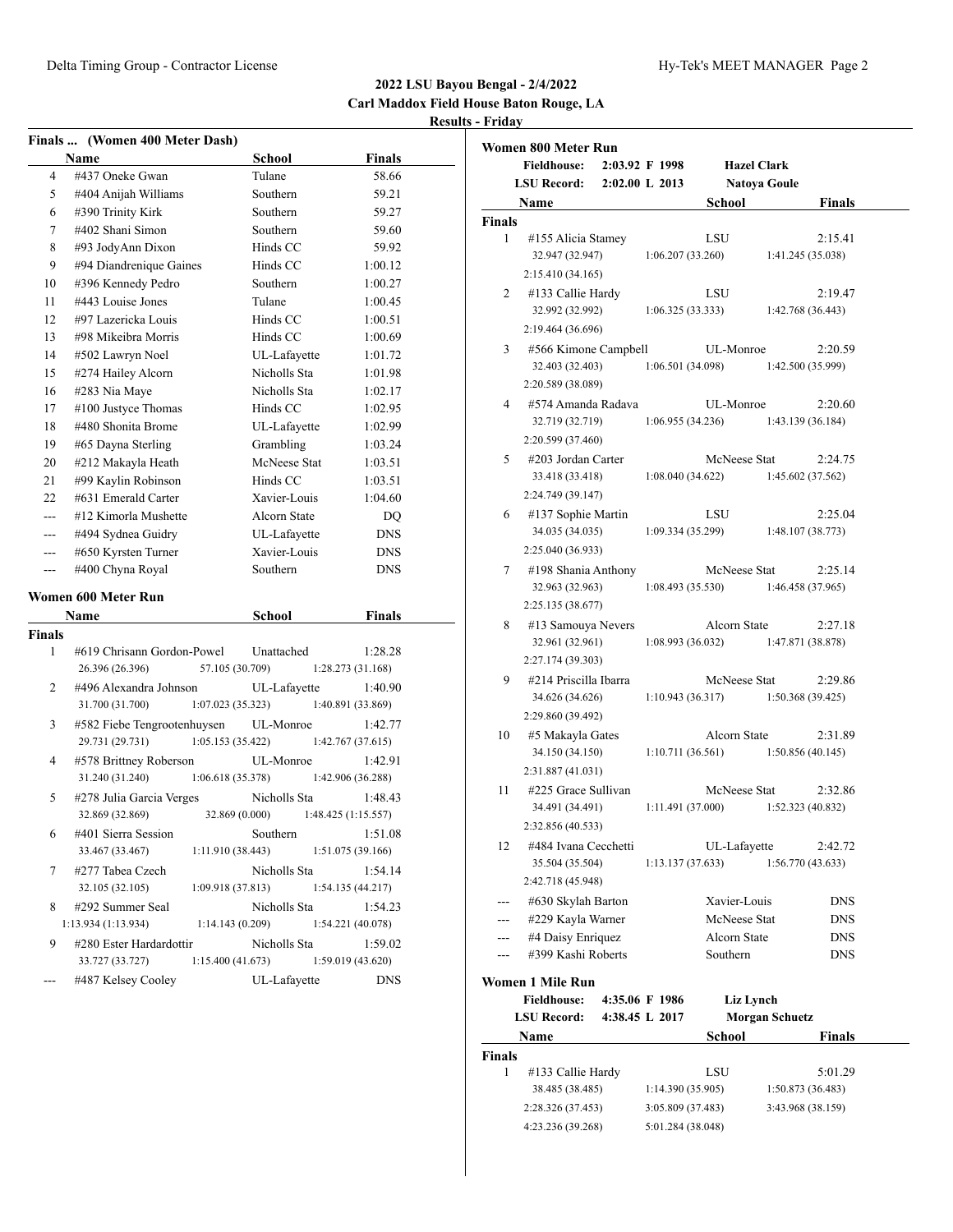|    | Finals  (Women 1 Mile Run) |                     |                     |
|----|----------------------------|---------------------|---------------------|
|    | Name                       | <b>School</b>       | <b>Finals</b>       |
| 2  | #121 Adele Broussard       | LSU                 | 5:07.17             |
|    | 38.782 (38.782)            | 1:15.046 (36.264)   | 1:51.891 (36.845)   |
|    | 2:30.107 (38.216)          | 3:10.690 (40.583)   | 3:51.871 (41.181)   |
|    | 4:31.204 (39.333)          | 5:07.164 (35.960)   |                     |
| 3  | #137 Sophie Martin         | LSU                 | 5:07.44             |
|    | 38.406 (38.406)            | 1:14.769(36.363)    | 1:52.173 (37.404)   |
|    | 2:30.597 (38.424)          | 3:10.401 (39.804)   | 3:51.052 (40.651)   |
|    | 4:31.881 (40.829)          | 5:07.433 (35.552)   |                     |
| 4  | #290 Elsa Rijpstra         | Nicholls Sta        | 5:07.77             |
|    | 40.604 (40.604)            | 1:18.604 (38.000)   | 1:57.306 (38.702)   |
|    | 2:36.881 (39.575)          | 3:15.416 (38.535)   | 3:54.058 (38.642)   |
|    | 4:32.463 (38.405)          | 5:07.765 (35.303)   |                     |
| 5  | #289 Lara Reifers          | Nicholls Sta        | 5:07.99             |
|    | 40.401 (40.401)            | 1:17.968(37.567)    | 1:56.324 (38.356)   |
|    | 2:34.945 (38.621)          | 3:14.135 (39.190)   | 3:52.898 (38.763)   |
|    | 4:31.562 (38.664)          | 5:07.981 (36.420)   |                     |
| 6  | #143 Carly Nicholson       | LSU                 | 5:13.19             |
|    | 40.399 (40.399)            | 1:55.678 (1:15.279) | 2:34.618 (38.940)   |
|    | 3:14.375 (39.757)          | 3:54.345 (39.970)   | 4:34.553 (40.208)   |
|    | 5:13.188 (38.635)          | 5:13.219 (0.031)    |                     |
| 7  | #293 Ceren Yilmaz          | Nicholls Sta        | 5:15.30             |
|    | 39.606 (39.606)            | 1:17.102 (37.496)   | 1:56.121 (39.019)   |
|    | 2:35.480 (39.359)          | 3:15.713 (40.233)   | 3:54.895 (39.182)   |
|    | 4:34.838 (39.943)          | 5:15.291 (40.454)   |                     |
| 8  | #9 Stellah Kiptui          | Alcorn State        | 5:21.33             |
|    | 38.594 (38.594)            | 1:15.927 (37.333)   | 1:55.223 (39.296)   |
|    | 2:35.037 (39.814)          | 3:17.705 (42.668)   | 4:45.268 (1:27.563) |
|    | 5:21.326 (36.059)          | 5:21.513 (0.187)    |                     |
| 9  | #7 Runelda Jackson         | Alcorn State        | 5:21.78             |
|    | 38.257 (38.257)            | 1:15.805 (37.548)   | 1:56.162(40.357)    |
|    | 2:39.424 (43.262)          | 3:24.087(44.663)    | 4:07.656 (43.569)   |
|    | 4:47.264 (39.608)          | 5:21.773 (34.509)   |                     |
| 10 | #141 Molly McHale          | LSU                 | 5:23.19             |
|    | 40.606 (40.606)            | 1:18.553 (37.947)   | 1:57.031 (38.478)   |
|    | 2:36.279 (39.248)          | 3:16.971 (40.692)   | 3:58.604 (41.633)   |
|    | 4:41.016 (42.412)          | 5:23.182 (42.167)   |                     |
| 11 | #286 Megan Nevlud          | Nicholls Sta        | 5:23.94             |
|    | 40.286 (40.286)            | 1:17.480 (37.194)   | 1:56.760 (39.280)   |
|    | 2:36.470 (39.710)          | 3:18.310(41.840)    | 4:00.277 (41.967)   |
|    | 4:42.596 (42.319)          | 5:23.937 (41.341)   |                     |
| 12 | #61 Mercy Kwambai          | Grambling           | 5:25.28             |
|    | 38.259 (38.259)            | 1:15.321(37.062)    | 1:55.142(39.821)    |
|    | 2:35.615 (40.473)          | 3:17.786(42.171)    | 4:01.451 (43.665)   |
|    | 4:45.460 (44.009)          | 5:25.273 (39.814)   |                     |
| 13 | #434 Brenda Ellis          | Tulane              | 5:28.26             |
|    | 39.999 (39.999)            | 1:20.473 (40.474)   | 2:02.398 (41.925)   |
|    | 2:44.032 (41.634)          | 3:26.020 (41.988)   | 4:08.665(42.645)    |
|    | 4:50.734 (42.069)          | 5:28.257 (37.524)   |                     |
| 14 | #62 Sharon Labich          | Grambling           | 5:28.35             |
|    | 38.495 (38.495)            | 1:15.378 (36.883)   | 1:55.121 (39.743)   |
|    | 2:35.500 (40.379)          | 3:18.333(42.833)    | 4:02.180 (43.847)   |
|    | 4:46.776 (44.596)          | 5:28.346 (41.571)   |                     |
|    |                            |                     |                     |

| 15     | #486 Emoni Coleman                         |                   |     | UL-Lafayette     |                    | 5:28.98    |  |
|--------|--------------------------------------------|-------------------|-----|------------------|--------------------|------------|--|
|        | 39.820 (39.820)                            | 1:17.702 (37.882) |     |                  | 1:56.336 (38.634)  |            |  |
|        | 2:35.235 (38.899)                          | 3:15.523 (40.288) |     |                  | 3:57.581 (42.058)  |            |  |
|        | 4:43.205 (45.624)                          | 5:28.976 (45.771) |     |                  |                    |            |  |
| 16     | #279 Elaina Hansen                         |                   |     | Nicholls Sta     |                    | 5:32.10    |  |
|        | 40.205 (40.205)                            | 1:18.728 (38.523) |     |                  | 1:59.314 (40.587)  |            |  |
|        | 2:42.353 (43.040)                          | 3:25.346 (42.993) |     |                  | 4:09.004 (43.658)  |            |  |
|        | 4:51.168 (42.164)                          | 5:32.099 (40.932) |     |                  |                    |            |  |
| 17     | #126 Amber Desselle                        |                   | LSU |                  |                    | 5:33.14    |  |
|        | 41.541 (41.541)                            | 1:21.922 (40.381) |     |                  | 2:03.336 (41.414)  |            |  |
|        | 2:45.690 (42.354)                          | 3:28.110 (42.420) |     |                  | 4:11.211 (43.101)  |            |  |
|        | 4:54.322 (43.111)                          | 5:33.131 (38.810) |     |                  |                    |            |  |
| 18     | #130 Annie Fink                            |                   | LSU |                  |                    | 5:34.53    |  |
|        | 39.997 (39.997)                            | 1:20.310 (40.313) |     |                  | 2:02.802 (42.492)  |            |  |
|        | 2:44.737 (41.935)                          | 3:26.425 (41.688) |     |                  | 4:08.978 (42.553)  |            |  |
|        | 4:51.873 (42.895)                          | 5:34.529 (42.656) |     |                  |                    |            |  |
| 19     | #580 Sohalia Schoen                        |                   |     | UL-Monroe        |                    | 5:45.57    |  |
|        | 40.865 (40.865)                            | 1:20.850 (39.985) |     |                  | 2:03.930 (43.080)  |            |  |
|        | 2:47.270 (43.340)                          | 3:31.793 (44.523) |     |                  | 4:17.034 (45.241)  |            |  |
|        | 5:02.500 (45.466)                          | 5:45.562 (43.063) |     |                  |                    |            |  |
| 20     | #291 Myah Robichaux                        |                   |     | Nicholls Sta     |                    | 5:51.12    |  |
|        | 39.979 (39.979)                            | 1:20.117 (40.138) |     |                  | 2:03.815 (43.698)  |            |  |
|        | 2:48.689 (44.874)                          | 3:34.464 (45.775) |     |                  | 4:20.313 (45.849)  |            |  |
|        | 5:06.112 (45.799)                          | 5:51.116 (45.004) |     |                  |                    |            |  |
| 21     | #399 Kashi Roberts                         |                   |     | Southern         |                    | 6:07.92    |  |
|        | 39.772 (39.772)                            | 1:20.082(40.310)  |     |                  | 2:03.989 (43.907)  |            |  |
|        | 2:49.730 (45.741)                          | 3:39.417 (49.687) |     |                  | 4:29.655 (50.238)  |            |  |
|        | 5:21.154 (51.499)                          | 6:07.916 (46.762) |     |                  |                    |            |  |
| 22     | #66 Lillian Thuo                           |                   |     | Grambling        |                    | 6:18.77    |  |
|        | 39.210 (39.210)                            | 1:19.488 (40.278) |     |                  | 2:03.753 (44.265)  |            |  |
|        | 2:50.318 (46.565)                          | 3:41.020 (50.702) |     |                  | 4:34.348 (53.328)  |            |  |
|        | 5:27.979 (53.631)                          | 6:18.765 (50.787) |     |                  |                    |            |  |
|        | #60 Judith Kiptanui                        |                   |     | Grambling        |                    | DNF        |  |
|        | 41.239 (41.239)                            | 1:24.689 (43.450) |     |                  |                    |            |  |
| ---    | #119 Breanna Bernard                       |                   | LSU |                  |                    | <b>DNS</b> |  |
| ---    | #59 Deborah Kiplagat                       |                   |     | Grambling        |                    | DNS        |  |
| ---    | #125 Hailey Day                            |                   | LSU |                  |                    | DNS        |  |
|        |                                            |                   |     |                  |                    |            |  |
|        | Women 3000 Meter Run<br><b>Fieldhouse:</b> | 9:06.85 F 1986    |     | Liz Lynch        |                    |            |  |
|        | <b>LSU Record:</b>                         | 9:19.11 L 1987    |     | <b>Lisa Reed</b> |                    |            |  |
|        | Name                                       |                   |     | School           |                    | Finals     |  |
| Finals |                                            |                   |     |                  |                    |            |  |
| 1      | #135 Gwyneth Hughes                        |                   | LSU |                  |                    | 10:40.72   |  |
|        | 38.369 (38.369)                            | 1:19.627 (41.258) |     |                  | 2:01.867 (42.240)  |            |  |
|        | 2:45.477 (43.610)                          | 3:29.177 (43.700) |     |                  | 4:13.118 (43.941)  |            |  |
|        | 4:57.254 (44.136)                          | 5:40.420 (43.166) |     |                  | 6:23.619 (43.199)  |            |  |
|        | 7:06.886 (43.267)                          | 7:49.827 (42.941) |     |                  | 8:32.268 (42.441)  |            |  |
|        | 9:15.493 (43.225)                          | 9:57.320 (41.827) |     |                  | 10:40.715 (43.395) |            |  |
| 2      | #4 Daisy Enriquez                          |                   |     | Alcorn State     |                    | 10:41.06   |  |
|        | 39.030 (39.030)                            | 1:19.139 (40.109) |     |                  | 2:02.150 (43.011)  |            |  |
|        | 2:45.780 (43.630)                          | 3:29.259 (43.479) |     |                  | 4:13.208 (43.949)  |            |  |
|        | 4:57.166 (43.958)                          | 5:38.550 (41.384) |     |                  | 6:19.988 (41.438)  |            |  |
|        | 7:02.918 (42.930)                          | 7:46.016 (43.098) |     |                  | 8:30.162 (44.146)  |            |  |
|        | 9:14.893 (44.731)                          | 9:59.209 (44.316) |     |                  | 10:41.060 (41.851) |            |  |
|        |                                            |                   |     |                  |                    |            |  |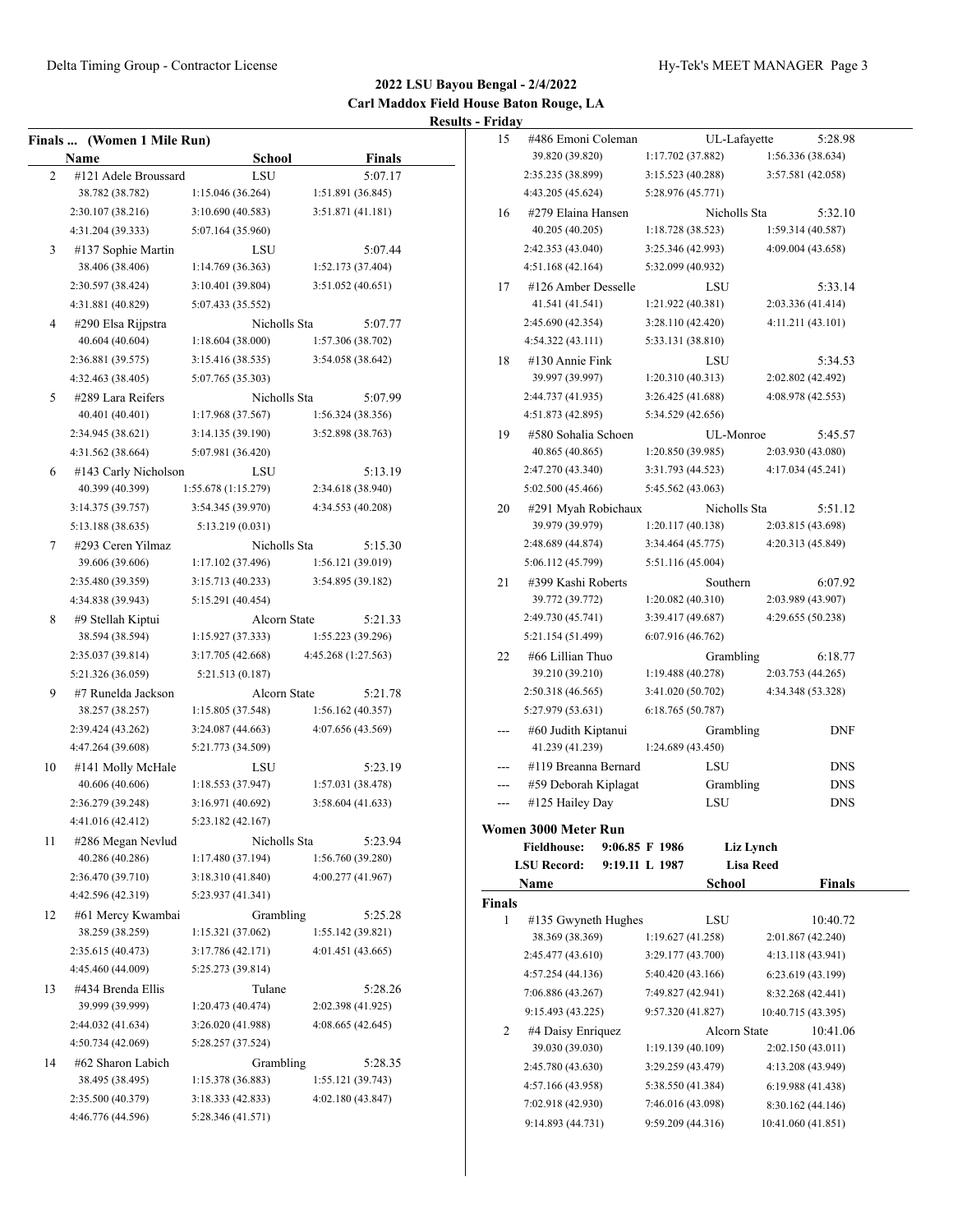| <b>Finals</b> | (Women 3000 Meter Run) |  |  |
|---------------|------------------------|--|--|
|               |                        |  |  |

| Name               | School               |                                                                                                                                                                                                                  | <b>Finals</b>                                          |
|--------------------|----------------------|------------------------------------------------------------------------------------------------------------------------------------------------------------------------------------------------------------------|--------------------------------------------------------|
| #196 Bonnie Andres |                      |                                                                                                                                                                                                                  | 11:00.20                                               |
| 40.281 (40.281)    |                      | 2:05.247 (42.279)                                                                                                                                                                                                |                                                        |
| 2:48.578 (43.331)  |                      | 4:14.644 (43.326)                                                                                                                                                                                                |                                                        |
| 4:58.593 (43.949)  |                      | 6:27.825(45.530)                                                                                                                                                                                                 |                                                        |
| 7:13.668(45.843)   |                      | 8:46.864 (47.284)                                                                                                                                                                                                |                                                        |
| 9:32.999 (46.135)  |                      | 11:00.199 (41.063)                                                                                                                                                                                               |                                                        |
|                    |                      |                                                                                                                                                                                                                  | 11:24.89                                               |
| 41.061 (41.061)    |                      | 2:06.707 (42.718)                                                                                                                                                                                                |                                                        |
| 2:49.622 (42.915)  |                      | 4:18.313 (45.011)                                                                                                                                                                                                |                                                        |
| 5:02.933 (44.620)  |                      | 6:37.472 (47.987)                                                                                                                                                                                                |                                                        |
| 7:25.343 (47.871)  |                      | 9:03.108 (49.632)                                                                                                                                                                                                |                                                        |
| 9:52.387 (49.279)  |                      | 11:24.883 (44.046)                                                                                                                                                                                               |                                                        |
| #55 Joan Jelagat   |                      |                                                                                                                                                                                                                  | <b>DNS</b>                                             |
| #66 Lillian Thuo   |                      |                                                                                                                                                                                                                  | <b>DNS</b>                                             |
|                    | #495 Meredith Hebert | 1:22.968 (42.687)<br>3:31.318 (42.740)<br>5:42.295 (43.702)<br>7:59.580 (45.912)<br>10:19.136 (46.137)<br>1:23.989 (42.928)<br>3:33.302 (43.680)<br>5:49.485 (46.552)<br>8:13.476 (48.133)<br>10:40.837 (48.450) | McNeese Stat<br>UL-Lafayette<br>Grambling<br>Grambling |

## **Women 60 Meter Hurdles**

|                    | <b>Fieldhouse:</b>            | 7.90 F 2/20/2015 | <b>Jasmin Stowers</b>  |            |
|--------------------|-------------------------------|------------------|------------------------|------------|
| <b>LSU Record:</b> |                               | 7.86 L 2020      | Tonea Marshall (7.86a) |            |
|                    | Name                          |                  | School                 | Prelims    |
|                    | <b>Preliminaries</b>          |                  |                        |            |
| 1                  | #273 Alaysha Johnson          |                  | <b>MORE SPORTS</b>     | 8.10O      |
| $\overline{c}$     | #505 Serenity Rogers          |                  | UL-Lafayette           | 8.61Q      |
| 3                  | #89 Jerricka Ambus            |                  | Hinds CC               | 8.76Q      |
| $\overline{4}$     | #497 Kennedy London           |                  | UL-Lafayette           | 8.75q      |
| 5                  | #631 Emerald Carter           |                  | Xavier-Louis           | 8.82q      |
| 6                  | #585 Jasmine Williams         |                  | UL-Monroe              | 8.84q      |
| 7                  | #226 Morgan Talley            |                  | McNeese Stat           | 8.89q      |
| 8                  | #381 Jada Chevalier           |                  | Southern               | 8.90q      |
| 9                  | #287 Omo Oboh                 |                  | Nicholls Sta           | 8.95       |
| 10                 | #50 Ivory Davis               |                  | Grambling              | 8.98       |
| 11                 | #231 Reagan West              |                  | McNeese Stat           | 9.07       |
| 12                 | #586 Sydnee Williams          |                  | UL-Monroe              | 9.08       |
| 13                 | #211 Kinnady Hawkins          |                  | McNeese Stat           | 9.19       |
| 14                 | #17 Akili Pleas-Carnie        |                  | Alcorn State           | 9.36       |
| 15                 | #570 Savanna Lawson           |                  | UL-Monroe              | 9.38       |
| 16                 | #401 Sierra Session           |                  | Southern               | 9.50       |
| 17                 | #484 Ivana Cecchetti          |                  | UL-Lafayette           | 9.51       |
| 17                 | #581 Rebekka Schubert         |                  | UL-Monroe              | 9.51       |
| 19                 | #392 Shatoya Linzer           |                  | Southern               | 9.51       |
| 20                 | #288 Jadah Oquain             |                  | Nicholls Sta           | 9.67       |
| 21                 | #377 Karanay Alexander        |                  | Southern               | 9.86       |
| ---                | #67 Rayna Whyte               |                  | Grambling              | <b>DNS</b> |
|                    | #282 Amiya Matthews           |                  | Nicholls Sta           | <b>DNS</b> |
|                    | <b>Women 60 Meter Hurdles</b> |                  |                        |            |
|                    | <b>Fieldhouse:</b>            | 7.90 F 2/20/2015 | <b>Jasmin Stowers</b>  |            |
|                    | <b>LSU Record:</b>            | 7.86 L 2020      | Tonea Marshall (7.86a) |            |
|                    | <b>Name</b>                   |                  | <b>School</b>          | Finals     |
| Finals             |                               |                  |                        |            |
| 1                  | #273 Alaysha Johnson          |                  | <b>MORE SPORTS</b>     | 8.05       |
| $\overline{c}$     | #89 Jerricka Ambus            |                  | Hinds CC               | 8.54       |

3 #497 Kennedy London UL-Lafayette 8.66 4 #585 Jasmine Williams UL-Monroe 8.79

| Friday |                                                    |                   |                      |                                                   |
|--------|----------------------------------------------------|-------------------|----------------------|---------------------------------------------------|
| 5      | #381 Jada Chevalier                                |                   | Southern             | 8.81                                              |
| 6      | #631 Emerald Carter                                |                   | Xavier-Louis         | 8.94                                              |
| 7      | #505 Serenity Rogers                               |                   | UL-Lafayette         | 8.95                                              |
| 8      | #226 Morgan Talley                                 |                   | McNeese Stat         | 8.98                                              |
|        | Women 4x400 Meter Relay                            |                   |                      |                                                   |
|        | <b>Fieldhouse:</b>                                 | 3:37.40 F 1995    | LSU                  |                                                   |
|        | <b>LSU Record:</b>                                 | 3:29.06 L 2005    | LSU                  |                                                   |
|        | B. Morris, N. BernardThomas, D. Lawernce, H. Regis |                   |                      |                                                   |
|        | Team                                               | Relay             |                      | <b>Finals</b>                                     |
| Finals |                                                    |                   |                      |                                                   |
| 1      | UL-Lafayette                                       | А                 |                      | 3:52.48                                           |
|        | 1) #503 Shemia Odaine                              |                   | 2) #508 Ta'La Spates |                                                   |
|        | 3) #486 Emoni Coleman                              |                   | 4) #506 Reina Ryan   |                                                   |
|        | 26.882 (26.882)                                    | 59.047 (32.165)   |                      | 1:26.724 (27.677)                                 |
|        | 1:56.479(29.755)                                   | 2:23.601 (27.122) |                      | 2:55.239 (31.638)                                 |
|        | 3:21.993 (26.754)                                  | 3:52.475 (30.482) |                      |                                                   |
| 2      | Southern                                           | А                 |                      | 3:53.74                                           |
|        | 1) #404 Anijah Williams                            |                   | 2) #390 Trinity Kirk |                                                   |
|        | 3) #402 Shani Simon                                |                   |                      | 4) #393 Qymeshia Mayhew                           |
|        | 29.129 (29.129)                                    | 1:00.248(31.119)  |                      | 1:26.102 (25.854)                                 |
|        | 1:56.409 (30.307)                                  | 2:24.126 (27.717) |                      | 2:55.390 (31.264)                                 |
|        | 3:22.211 (26.821)                                  | 3:53.740 (31.530) |                      |                                                   |
| 3      | Alcorn State                                       | А                 |                      | 3:54.75                                           |
|        | 1) #18 Betheny Sanders                             |                   |                      | 2) #8 An'Twanique Kinsler                         |
|        | 3) #17 Akili Pleas-Carnie                          |                   | 4) #19 Endya Scott   |                                                   |
|        | 28.256 (28.256)                                    | 58.612 (30.356)   |                      | 1:26.382 (27.770)                                 |
|        | 1:56.061 (29.679)                                  | 2:23.345 (27.284) |                      | 2:55.939 (32.594)                                 |
|        | 3:22.245 (26.306)                                  | 3:54.743 (32.499) |                      |                                                   |
| 4      | Hinds CC                                           | А                 |                      | 4:02.31                                           |
|        | 1) #97 Lazericka Louis                             |                   |                      | 2) #93 JodyAnn Dixon                              |
|        | 3) #98 Mikeibra Morris                             |                   |                      | 4) #100 Justyce Thomas                            |
|        | 29.482 (29.482)                                    | 1:02.562(33.080)  |                      | 1:29.374 (26.812)                                 |
|        | 2:00.527 (31.153)                                  | 2:29.419 (28.892) |                      | 3:00.882 (31.463)                                 |
|        | 3:30.732 (29.850)                                  | 4:02.304 (31.573) |                      |                                                   |
| 5      | Southern                                           | B                 |                      | 4:18.84                                           |
|        | 1) #401 Sierra Session<br>3) #392 Shatoya Linzer   |                   |                      | 2) #403 Malaysia Sinegal<br>4) #396 Kennedy Pedro |
|        | 29.948 (29.948)                                    | 1:02.889 (32.941) |                      | 1:30.934 (28.045)                                 |
|        | 2:05.626 (34.692)                                  | 2:36.588 (30.962) |                      | 3:15.452 (38.864)                                 |
|        | 3:43.429 (27.977)                                  | 4:18.832 (35.404) |                      |                                                   |
| 6      | Nicholls State                                     | B                 |                      | 4:36.45                                           |
|        | 1) #290 Elsa Rijpstra                              |                   |                      | 2) #278 Julia Garcia Verges                       |
|        | 3) #277 Tabea Czech                                |                   |                      | 4) #280 Ester Hardardottir                        |
|        | 32.611 (32.611)                                    | 1:06.922 (34.311) |                      | 1:38.344 (31.422)                                 |
|        | 2:13.791 (35.447)                                  | 2:44.849 (31.058) |                      | 3:23.225 (38.376)                                 |
|        | 3:56.119 (32.894)                                  | 4:36.450 (40.331) |                      |                                                   |
|        | Hinds CC                                           | B                 |                      | DNS                                               |
|        | 3) #99 Kaylin Robinson                             |                   |                      | 4) #91 Brianna Charles                            |
|        | Xavier-Louisiana                                   | А                 |                      | DNS                                               |
|        | 1) #645 Jada McBean                                |                   |                      | 2) #649 Kynnedy Turner                            |
|        | 3) #650 Kyrsten Turner                             |                   |                      | 4) #630 Skylah Barton                             |
|        | Nicholls State                                     | А                 |                      | DNS                                               |
|        | 1) #274 Hailey Alcorn                              |                   |                      | 2) #282 Amiya Matthews                            |
|        | 3) #287 Omo Oboh                                   |                   | 4) #283 Nia Maye     |                                                   |
|        |                                                    |                   |                      |                                                   |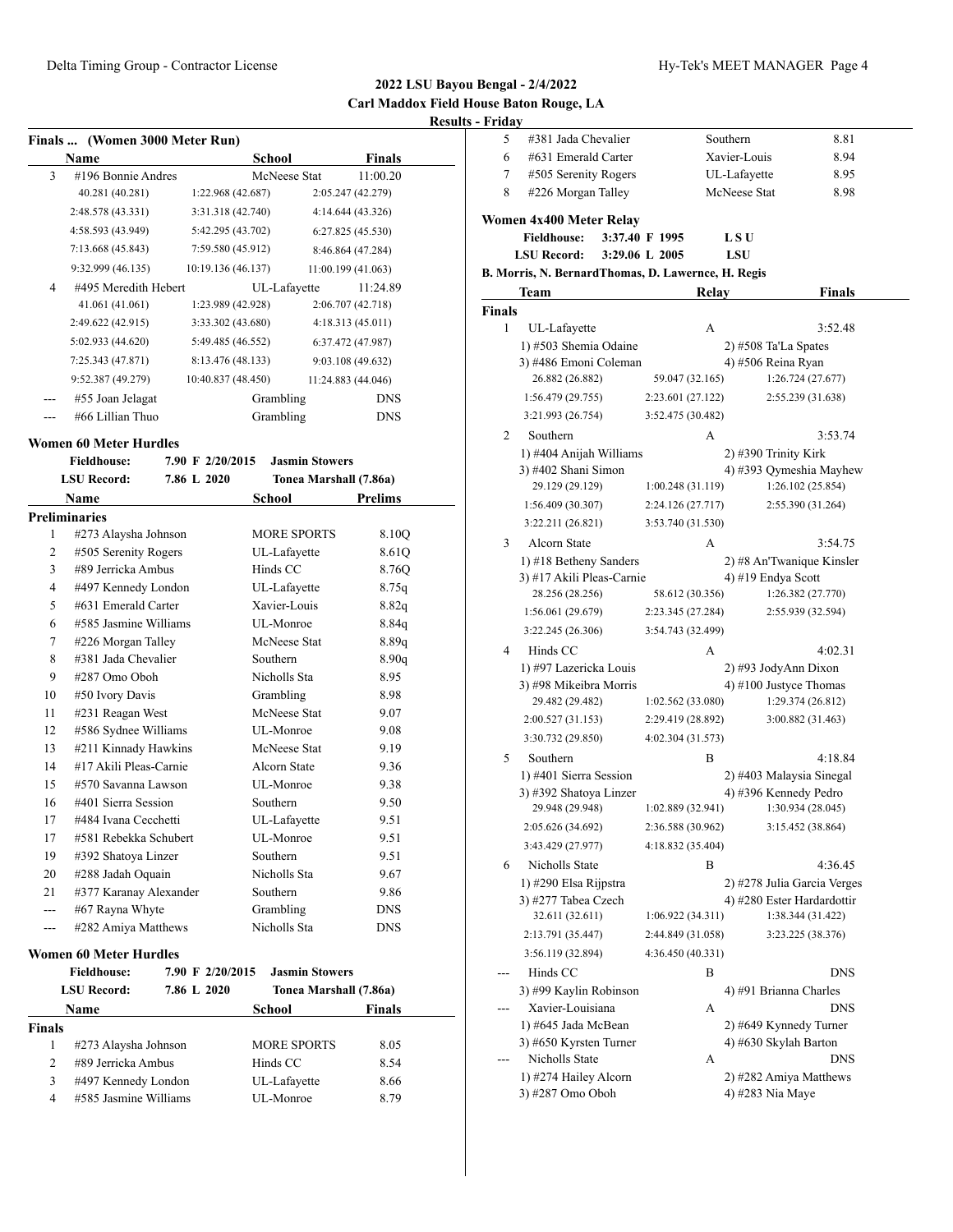# **2022 LSU Bayou Bengal - 2/4/2022 Carl Maddox Field House Baton Rouge, LA**

# **Results - Friday**

|                | Women High Jump                          |                        |                   |  |
|----------------|------------------------------------------|------------------------|-------------------|--|
|                | <b>Fieldhouse:</b><br>6-02 F 1992        | Angie Bradburn         |                   |  |
|                | $6-02.25$ L $2020$<br><b>LSU Record:</b> | <b>Abby O'Donoghue</b> |                   |  |
|                | Name                                     | School                 | Finals            |  |
| Finals         |                                          |                        |                   |  |
| 1              | #205 Sakari Famous                       | McNeese Stat           | 1.74m             |  |
| 2              | #153 Morgan Smalls                       | LSU                    | 1.69m             |  |
| 3              | #490 Taylor Davis                        | UL-Lafayette           | J1.69m            |  |
| 4              | #90 Breanna Brown-Marshall               | Hinds CC               | 1.64m             |  |
| 5              | #129 Emma Engelhardt                     | LSU                    | 1.59m             |  |
| 5              | #510 Kennedy Washington                  | UL-Lafayette           | 1.59m             |  |
| 5              | #493 Frankie Griffin                     | UL-Lafayette           | 1.59m             |  |
| 5              | #96 Kayla Jemison                        | Hinds CC               | 1.59m             |  |
| 9              | #207 Jordyn Garriet                      | McNeese Stat           | 1.54m             |  |
| 10             | #89 Jerricka Ambus                       | Hinds CC               | J1.54m            |  |
| ---            | $#10$ Americus Knight                    | Alcorn State           | NH                |  |
|                | #101 Chloe Warren                        | Hinds CC               | NH                |  |
| ---            | #53 Sascha Greene                        | Grambling              | NH                |  |
| ---            | #56 Simien Johnson                       | Grambling              | NH                |  |
|                | #395 Destiny Mitchell                    | Southern               | <b>DNS</b>        |  |
|                |                                          |                        |                   |  |
|                | <b>Women Pole Vault</b>                  |                        |                   |  |
|                | <b>Fieldhouse:</b><br>14-11.50 F 2017    | <b>Morgan Leleux</b>   |                   |  |
|                | LSU Record:<br>14-11.50 L 2021           | <b>Lisa Gunnarsson</b> |                   |  |
|                | <b>Name</b>                              | School                 | Finals            |  |
| <b>Finals</b>  |                                          |                        |                   |  |
| 1              | #132 Lisa Gunnarsson                     | LSU                    | 4.51 <sub>m</sub> |  |
| 2              | #498 Cameron Martinez                    | UL-Lafayette           | 3.75m             |  |
| 3              | #128 Johanna Duplantis                   | LSU                    | 3.60 <sub>m</sub> |  |
| 3              | #456 Kate Sander                         | Tulane                 | 3.60 <sub>m</sub> |  |
| 3              | #444 Kristina Leggas                     | Tulane                 | 3.60 <sub>m</sub> |  |
| 6              | #335 Karlyn Trahan                       | Northwestern           | J3.60m            |  |
| 6              | #435 Megan Fitzgerald                    | Tulane                 | J3.60m            |  |
| 8              | #482 Jordan Brown                        | UL-Lafayette           | 3.45m             |  |
|                | <b>Women Long Jump</b>                   |                        |                   |  |
|                | <b>Fieldhouse:</b><br>21-10.75 F 1987    | <b>Carol Lewis</b>     |                   |  |
|                | 22-04.50 L 1994<br>LSU Record:           | <b>Daphine Sanders</b> |                   |  |
|                | Name                                     | School                 | Finals            |  |
| Finals         |                                          |                        |                   |  |
| 1              | #230 Dreunna Washington                  | McNeese Stat           | 5.99m             |  |
| $\overline{2}$ | #503 Shemia Odaine                       | UL-Lafayette           | 5.86m             |  |
| 3              | #22 Khiah Williams                       | Alcorn State           | 5.83m             |  |
| 4              | #581 Rebekka Schubert                    | UL-Monroe              | 5.71m             |  |
| 5              | #226 Morgan Talley                       | McNeese Stat           | 5.68m             |  |
| 6              | #3 De'Aisha Davis                        | Alcorn State           | 5.64m             |  |
| 7              | #378 Katrina Anderson                    | Southern               | 5.46m             |  |
| 8              | #1 Kiana Allen                           | Alcorn State           | 5.43m             |  |
| 9              | #562 Olaia Becerril Alvarez              | UL-Monroe              | 5.36m             |  |
| 10             | #509 Taylor Walls                        | UL-Lafayette           | 5.28m             |  |
| 11             | #90 Breanna Brown-Marshall               | Hinds CC               | 5.21m             |  |
| 12             | #377 Karanay Alexander                   | Southern               | 5.19m             |  |
| 13             | #405 Anndrela Woods                      | Southern               | J5.19m            |  |
| 14             | #488 Kaprecia Cowans                     | UL-Lafayette           | 5.07m             |  |
| 15             | #53 Sascha Greene                        | Grambling              | 4.27m             |  |
|                |                                          |                        |                   |  |

| 1 may              |                                                                   |                      |               |
|--------------------|-------------------------------------------------------------------|----------------------|---------------|
| ---                | #333 Jaslyn Smith                                                 | Northwestern         | <b>DNS</b>    |
| $---$              | #282 Amiya Matthews                                               | Nicholls Sta         | DNS           |
|                    |                                                                   |                      |               |
|                    | <b>Women Triple Jump</b><br><b>Fieldhouse:</b><br>46-05.25 F 1998 | <b>Suzette Lee</b>   |               |
|                    | <b>LSU Record:</b><br>46-09 L 1997                                | <b>Suzette Lee</b>   |               |
|                    |                                                                   |                      |               |
|                    | Name                                                              | School               | <b>Finals</b> |
| <b>Finals</b><br>1 |                                                                   | LSU                  | 12.60m        |
| 2                  | #142 Kyndal McKnight<br>#567 Eunice Ilunga Mbuyi                  | UL-Monroe            | 12.42m        |
| 3                  | #623 Kara Steele                                                  | <b>UNAT-Tulane</b>   | 12.33m        |
| 4                  | #120 Serena Bolden                                                | LSU                  | 12.11m        |
| 5                  | #447 Trina Malej                                                  | Tulane               | 11.82m        |
| 6                  | #490 Taylor Davis                                                 | UL-Lafayette         | 11.77m        |
| 7                  | #512 Ariel Young                                                  | UL-Lafayette         | 11.73m        |
| 8                  | #1 Kiana Allen                                                    | <b>Alcorn State</b>  | 11.69m        |
| 9                  | #3 De'Aisha Davis                                                 | <b>Alcorn State</b>  | 11.52m        |
| 10                 | #333 Jaslyn Smith                                                 | Northwestern         | 11.50m        |
| 11                 | #577 Jala Richard                                                 | UL-Monroe            | 11.46m        |
| $\overline{a}$     | #379 Yahria Bass                                                  | Southern             | <b>FOUL</b>   |
| ---                | #96 Kayla Jemison                                                 | Hinds CC             | <b>DNS</b>    |
|                    |                                                                   |                      |               |
|                    | <b>Women Shot Put</b><br>Fieldhouse: 58-07.50 F 1995              | <b>Eileen Vanesi</b> |               |
|                    | LSU Record: 60-07.25 L 2015                                       | <b>Tori Bliss</b>    |               |
|                    | Name                                                              | <b>School</b>        | <b>Finals</b> |
| <b>Finals</b>      |                                                                   |                      |               |
| 1                  | #682 Jessica Ramsey                                               | Adidas               | 18.30m        |
| 2                  | #134 Amber Hart                                                   | LSU                  | 15.70m        |
| 3                  | #565 Alivia Busch                                                 | UL-Monroe            | 13.50m        |
| 4                  | #391 Logan Lewis                                                  | Southern             | 13.40m        |
| 5                  | #386 A'ja Gore                                                    | Southern             | 12.97m        |
| 6                  | #227 Ane Torres                                                   | McNeese Stat         | 12.82m        |
| 7                  | #218 Ashari Jones                                                 | McNeese Stat         | 12.33m        |
| 8                  | #478 Marin Barras                                                 | UL-Lafayette         | 12.25m        |
| 9                  | #394 Alexandria McCoy                                             | Southern             | 12.11m        |
| 10                 | #388 Lawrenee' Hart                                               | Southern             | 11.68m        |
| 11                 | #64 Dior Nicholson                                                | Grambling            | 11.58m        |
| 12                 | #398 Kaila Poole                                                  | Southern             | 11.15m        |
|                    | #511 Brooklynne Wilson                                            | UL-Lafayette         | FOUL          |
| ---                | #2 Kyla Childs                                                    | Alcorn State         | FOUL          |
| ---                | #47 Aneisha Bell                                                  | Grambling            | FOUL          |
|                    | #584 Brianna Washington                                           | UL-Monroe            | FOUL          |
|                    | #641 DaNya Horne                                                  | Xavier-Louis         | <b>DNS</b>    |
| ---                | #11 Tylah Magee                                                   | Alcorn State         | <b>DNS</b>    |
|                    | <b>Women Weight Throw</b>                                         |                      |               |
|                    | Fieldhouse: 70-10.50 F 2008                                       | <b>Kristal Yush</b>  |               |
|                    | 73-11 L 2014<br><b>LSU Record:</b>                                | <b>Denise Hinton</b> |               |
|                    | Name                                                              | School               | Finals        |
| Finals             |                                                                   |                      |               |
| 1                  | #565 Alivia Busch                                                 | UL-Monroe            | 16.63m        |
| 2                  | #394 Alexandria McCoy                                             | Southern             | 16.27m        |
| 3                  | #478 Marin Barras                                                 | UL-Lafayette         | 16.14m        |
| 4                  | #511 Brooklynne Wilson                                            | UL-Lafayette         | 16.05m        |
| 5                  | #47 Aneisha Bell                                                  | Grambling            | 15.68m        |
|                    |                                                                   |                      |               |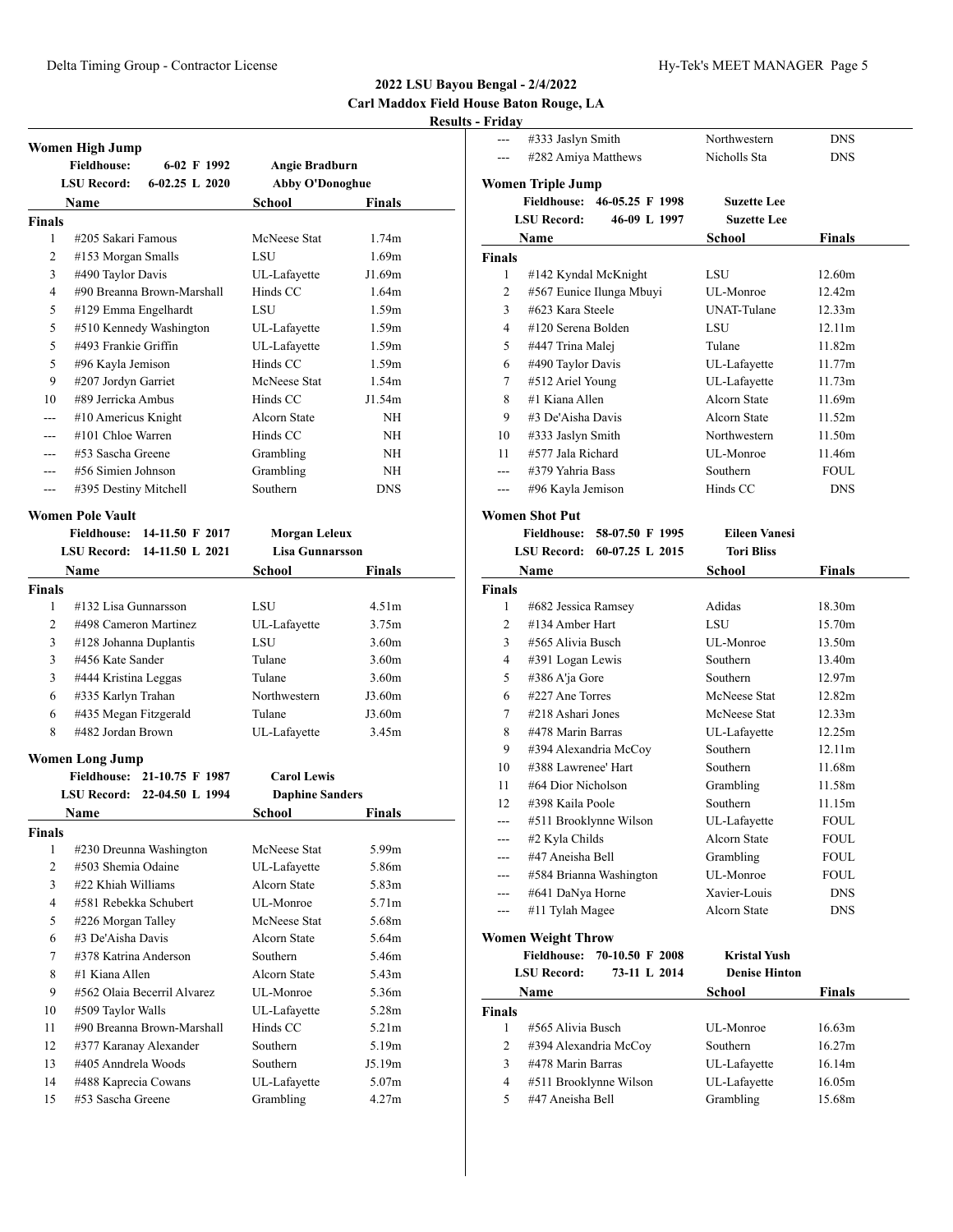| Finals  (Women Weight Throw) |                              |             |                         |                   |
|------------------------------|------------------------------|-------------|-------------------------|-------------------|
|                              | <b>Name</b>                  |             | School                  | Finals            |
| 6                            | #388 Lawrenee' Hart          |             | Southern                | 15.16m            |
| 7                            | #213 Chloe Hernandez         |             | McNeese Stat            | 14.64m            |
| 8                            | #221 Mariah Lee              |             | McNeese Stat            | 14.52m            |
| 9                            | #397 Jazzmine Poole          |             | Southern                | 13.88m            |
| 10                           | #382 Schrell Chevalier       |             | Southern                | 13.64m            |
| 11                           | #391 Logan Lewis             |             | Southern                | J13.64m           |
| 12                           | #386 A'ja Gore               |             | Southern                | 13.63m            |
| 13                           | #499 Ashley McMillin         |             | UL-Lafayette            | 12.88m            |
| 14                           | #2 Kyla Childs               |             | Alcorn State            | 9.23m             |
| 15                           | #16 Muonie Pickens           |             | Alcorn State            | 8.37 <sub>m</sub> |
| 16                           | #11 Tylah Magee              |             | Alcorn State            | 6.62m             |
|                              |                              |             |                         |                   |
|                              | Men 60 Meter Dash qualifying |             |                         |                   |
|                              | <b>Fieldhouse:</b>           | 6.55 F 2018 | <b>Jeryl Brazil</b>     |                   |
|                              | <b>LSU Record:</b>           | 6.51 L 2008 | <b>Richard Thompson</b> |                   |
|                              | Name                         |             | School                  | Prelims           |
|                              | <b>Preliminaries</b>         |             |                         |                   |
| 1                            | #25 Ashton Defreeze          |             | Alcorn State            | 6.85Q             |
| 2                            | #523 Kashie Crockett         |             | UL-Lafayette            | 6.86Q             |
| 3                            | #544 Floyd Pond              |             | UL-Lafayette            | 6.90O             |
| 4                            | #685 Akanni Hislop           |             | <b>Tiger Oylmpians</b>  | 6.90Q             |
| 5                            | #257 Richard Lee             |             | McNeese Stat            | 6.95Q             |
| 6                            | #298 Amari Godette           |             | Nicholls Sta            | 6.90q             |
| 7                            | #525 Nathan Fergusson        |             | UL-Lafayette            | 6.96q             |
| 8                            | #520 Yves Cherubin           |             | UL-Lafayette            | 6.97q             |
| 9                            | #551 Caemon Scott            |             | UL-Lafayette            | 6.98              |
| 9                            | #346 Tre'Darius Carr         |             | Northwestern            | 6.98              |
| 11                           | #266 DaMarion Roane          |             | McNeese Stat            | 6.99              |
| 12                           | #247 Samuel Gray             |             | McNeese Stat            | 7.00              |
| 13                           | #627 Levance Williams        |             | US Express E            | 7.01              |
| 14                           | #612 Jhavonte Perry          |             | UL-Monroe               | 7.03              |
| 15                           | #515 Warrick Baker           |             | UL-Lafayette            | 7.03              |
| 16                           | #533 Terroll Jolla           |             | UL-Lafayette            | 7.05              |
| 16                           | #683 Aaron Ernest            |             | <b>Tiger Oylmpians</b>  | 7.05              |
| 18                           | #236 Kaleb Blalock           |             | McNeese Stat            | 7.05              |
| 19                           | #28 Johnny Holloway III      |             | Alcorn State            | 7.05              |
| 20                           | #36 Arrington Robinson       |             | Alcorn State            | 7.09              |
| 21                           | #244 Caleb Frank             |             | McNeese Stat            | 7.11              |
| 22                           | #663 Robert Ellis            |             | Xavier-Louis            | 7.11              |
| 23                           | #76 Kimani Gardner           |             | Grambling               | 7.13              |
| 24                           | #88 Nicholas Williams        |             | Grambling               | 7.14              |
| 25                           | #235 Terrill Banks           |             | McNeese Stat            | 7.18              |
| 26                           | #605 Brandon Lewis           |             | UL-Monroe               | 7.20              |
| 27                           | #245 Christian Fulcher       |             | McNeese Stat            | 7.20              |
| 28                           | #262 Ondray Miles            |             | McNeese Stat            | 7.21              |
| 29                           | #271 Rodney Tookes           |             | McNeese Stat            | 7.25              |
| 30                           | #422 Kavin Roberts           |             | Southern                | 7.27              |
| 31                           | #620 Olivier Bryant          |             | Unattached              | 7.32              |
| 32                           | #626 Jody Shepard            |             | <b>US Express E</b>     | 7.41              |
| 33                           | #304 Caleb Lee               |             | Nicholls Sta            | 7.90              |
| 34                           | #305 Ryan Nicholls           |             | Nicholls Sta            | 8.66              |
| ---                          | #666 Deondre Greene          |             | Xavier-Louis            | DNS               |
| ---                          | #26 Amiri Franklin           |             | Alcorn State            | DNS               |
|                              |                              |             |                         |                   |

|                          | #616 Darshon Turk                                        |              | UL-Monroe               | DNS            |  |  |
|--------------------------|----------------------------------------------------------|--------------|-------------------------|----------------|--|--|
| <b>Men 60 Meter Dash</b> |                                                          |              |                         |                |  |  |
|                          | <b>Fieldhouse:</b><br>6.55 F 2018<br><b>Jeryl Brazil</b> |              |                         |                |  |  |
|                          | <b>LSU Record:</b>                                       | 6.51 L 2008  | <b>Richard Thompson</b> |                |  |  |
|                          |                                                          |              | School                  | <b>Prelims</b> |  |  |
|                          | Name<br><b>Preliminaries</b>                             |              |                         |                |  |  |
| 1                        | #37 Bralon Robinson                                      |              | Alcorn State            | 6.69Q          |  |  |
| 2                        | #621 Chris Felix                                         |              | Unattached              | 6.72Q          |  |  |
| 3                        | #420 DeAnthony Nervis                                    |              | Southern                | 6.80Q          |  |  |
| 4                        | #83 Alexavier Monfries                                   |              | Grambling               | 6.79Q          |  |  |
| 5                        | #523 Kashie Crockett                                     |              | UL-Lafayette            | 6.83Q          |  |  |
| 6                        | #658 Santerrius Barlow                                   |              | Xavier-Louis            | 6.84Q          |  |  |
| 7                        | #622 Hakim Ruffin                                        |              | Unattached              | 6.86q          |  |  |
| 8                        | #535 Trejun Jones                                        |              | UL-Lafayette            | 6.88q          |  |  |
| 9                        | #513 Brock Appiah                                        |              | UL-Lafayette            | 6.89           |  |  |
| 10                       | #614 Keith Robinson                                      |              | UL-Monroe               | 6.89           |  |  |
| 11                       | #25 Ashton Defreeze                                      |              | Alcorn State            | 6.89           |  |  |
| 12                       | #685 Akanni Hislop                                       |              | <b>Tiger Oylmpians</b>  | 6.90           |  |  |
| 13                       | #105 Andrew Gilipps                                      |              | Hinds CC                | 6.91           |  |  |
| 14                       | #544 Floyd Pond                                          |              | UL-Lafayette            | 6.93           |  |  |
| 15                       | #113 Deron Roberts                                       |              | Hinds CC                | 6.95           |  |  |
| 16                       | #87 Burnell Williams                                     |              | Grambling               | 6.96           |  |  |
| 17                       |                                                          |              | UL-Lafayette            | 6.96           |  |  |
| 17                       | #525 Nathan Fergusson<br>#298 Amari Godette              |              | Nicholls Sta            | 6.96           |  |  |
| 19                       | #264 Kameron Quinn                                       |              | McNeese Stat            | 6.96           |  |  |
| 20                       | #551 Caemon Scott                                        |              | UL-Lafayette            | 6.97           |  |  |
| 21                       | #257 Richard Lee                                         |              | McNeese Stat            | 6.97           |  |  |
| 22                       | $#261$ Zac Martin                                        |              | McNeese Stat            | 7.01           |  |  |
| 23                       | #265 Joshua Raphael                                      |              | McNeese Stat            | 7.04           |  |  |
| $---$                    | #624 Charles Jackson, Jr.                                |              | <b>US Express E</b>     | <b>DNS</b>     |  |  |
|                          |                                                          |              |                         |                |  |  |
|                          | <b>Men 60 Meter Dash</b>                                 |              |                         |                |  |  |
|                          | <b>Fieldhouse:</b>                                       | 6.55 F 2018  | <b>Jeryl Brazil</b>     |                |  |  |
|                          | <b>LSU Record:</b>                                       | 6.51 L 2008  | <b>Richard Thompson</b> |                |  |  |
|                          | Name                                                     |              | School                  | <b>Finals</b>  |  |  |
| <b>Finals</b>            | #37 Bralon Robinson                                      |              |                         |                |  |  |
| 1                        |                                                          |              | Alcorn State            | 6.64           |  |  |
| 2                        | #621 Chris Felix                                         |              | Unattached              | 6.72           |  |  |
| 3                        | #420 DeAnthony Nervis                                    |              | Southern                | 6.81           |  |  |
| 4                        | #535 Trejun Jones<br>#622 Hakim Ruffin                   |              | UL-Lafayette            | 6.84           |  |  |
| 5                        |                                                          |              | Unattached              | 6.85           |  |  |
| 6                        | #523 Kashie Crockett                                     |              | UL-Lafayette            | 6.87           |  |  |
| $\tau$                   | #658 Santerrius Barlow                                   |              | Xavier-Louis            | 6.93           |  |  |
| ---                      | #83 Alexavier Monfries                                   |              | Grambling               | FS             |  |  |
|                          | <b>Men 200 Meter Dash</b>                                |              |                         |                |  |  |
|                          | <b>Fieldhouse:</b>                                       | 20.89 F 1988 | <b>Lorenzo Daniel</b>   |                |  |  |
|                          | <b>LSU Record:</b><br>20.20 L 2021                       |              | <b>Terrance Laird</b>   |                |  |  |
|                          | Name                                                     |              | School                  | <b>Finals</b>  |  |  |
| Finals                   |                                                          |              |                         |                |  |  |
| 1                        | #658 Santerrius Barlow                                   |              | Xavier-Louis            | 21.52          |  |  |
| 2                        | #298 Amari Godette                                       |              | Nicholls Sta            | 22.41          |  |  |
| 3                        | #107 Dapriest Hogans                                     |              | Hinds CC                | 22.48          |  |  |
| 4                        | #115 Christian Williams                                  |              | Hinds CC                | 22.71          |  |  |
|                          |                                                          |              |                         |                |  |  |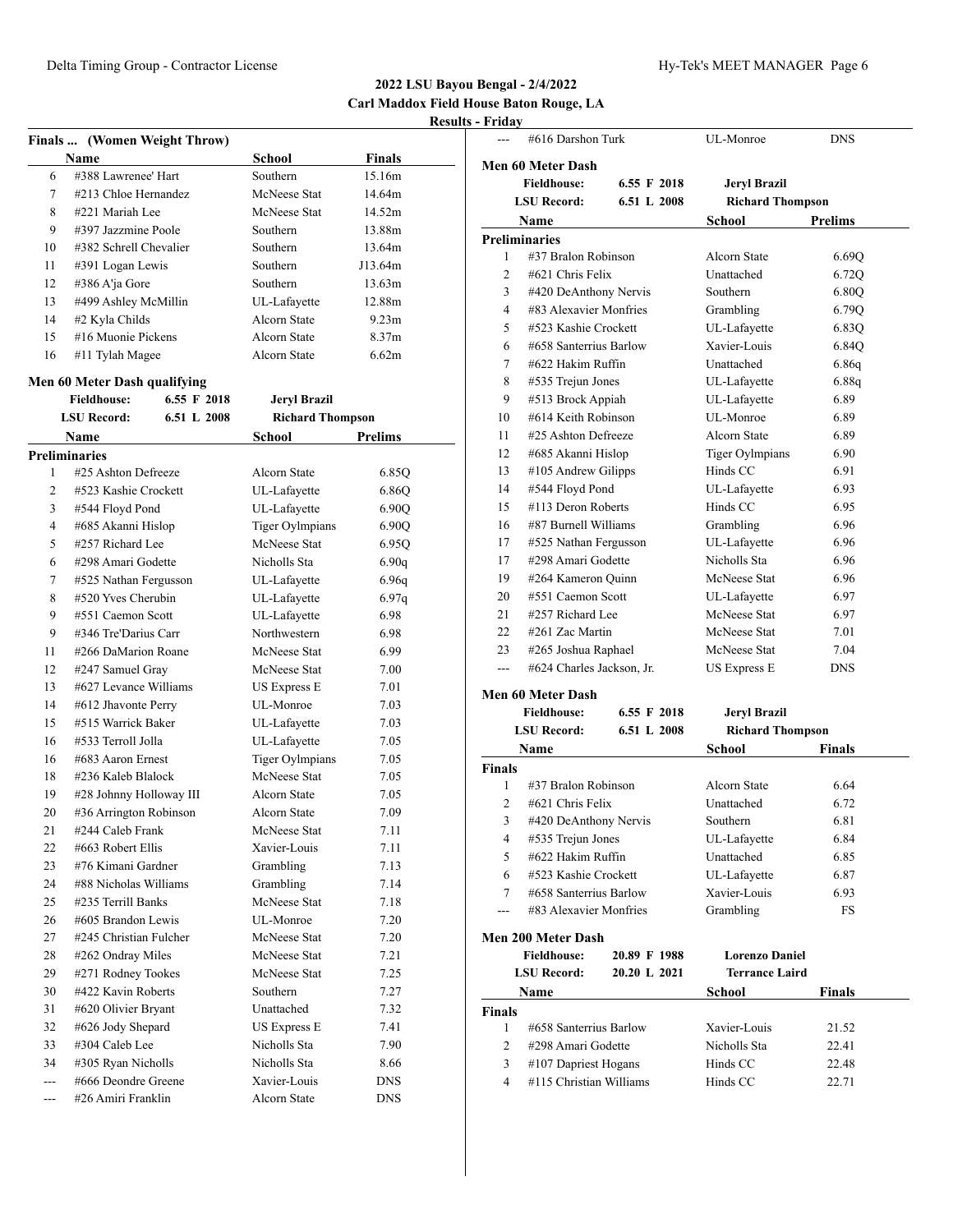**2022 LSU Bayou Bengal - 2/4/2022 Carl Maddox Field House Baton Rouge, LA Results - F** 

|     | Finals  (Men 200 Meter Dash) |                     |               |  |
|-----|------------------------------|---------------------|---------------|--|
|     | Name                         | School              | <b>Finals</b> |  |
| 5   | #31 Elijah Moncure           | Alcorn State        | 22.74         |  |
| 6   | #45 Terrell White            | Alcorn State        | 22.92         |  |
| 7   | #412 Jarden James            | <b>Southern</b>     | 23.57         |  |
| 8   | #408 Terrell Chevalier       | Southern            | 23.76         |  |
| 9   | #620 Olivier Bryant          | Unattached          | 23.84         |  |
| 10  | #588 Devin Bilbo             | UL-Monroe           | 23.92         |  |
| 11  | #591 Bailey Couch            | UL-Monroe           | 24.46         |  |
| 12  | #302 Anthony Landry          | Nicholls Sta        | 24.60         |  |
| 13  | $\#304$ Caleb Lee            | Nicholls Sta        | 26.21         |  |
| 14  | #625 Jerry Quinn II          | US Express E        | 26.86         |  |
| --- | #300 Isaac Hayes             | Nicholls Sta        | <b>DNS</b>    |  |
|     | #624 Charles Jackson, Jr.    | <b>US Express E</b> | <b>DNS</b>    |  |
|     | #26 Amiri Franklin           | Alcorn State        | <b>DNS</b>    |  |
|     | #612 Jhavonte Perry          | UL-Monroe           | <b>DNS</b>    |  |
|     | #666 Deondre Greene          | Xavier-Louis        | <b>DNS</b>    |  |

## **Men 400 Meter Dash**

| <b>Fieldhouse:</b> |                            | 46.37 F 1988 |                 | <b>Clifton Campbell</b> |                      |                   |  |
|--------------------|----------------------------|--------------|-----------------|-------------------------|----------------------|-------------------|--|
|                    | <b>LSU Record:</b>         |              | 44.71 L 2021    |                         | <b>Noah WIlliams</b> |                   |  |
|                    | Name                       |              |                 | School                  |                      | <b>Finals</b>     |  |
| <b>Finals</b>      |                            |              |                 |                         |                      |                   |  |
| 1                  | #414 Kason Jones           |              |                 | Southern                |                      | 49.85             |  |
| 2                  | #257 Richard Lee           |              |                 | McNeese Stat            |                      | 50.61             |  |
| 3                  | #547 Brandon Rhone         |              |                 | UL-Lafayette            |                      | 50.81             |  |
| $\overline{4}$     | $\#103$ Trellas Forrest    |              |                 | Hinds CC                |                      | 51.05             |  |
| 5                  | #109 Chandler Love         |              |                 | Hinds CC                |                      | 51.31             |  |
| 6                  | #418 Rushane Miller        |              |                 | <b>Southern</b>         |                      | 51.37             |  |
| 7                  | #262 Ondray Miles          |              |                 | McNeese Stat            |                      | 51.81             |  |
| 8                  | #406 Ta'Cardrick Alexander |              |                 | Southern                |                      | 51.81             |  |
| 9                  | #417 Levi Matthews         |              |                 | Southern                |                      | 52.22             |  |
| 10                 | #268 Filippo Squassina     |              |                 | McNeese Stat            |                      | 52.55             |  |
| 11                 | #73 Amaru Cavalier         |              |                 | Grambling               |                      | 52.59             |  |
| 12                 | #115 Christian Williams    |              |                 | Hinds CC                |                      | 52.62             |  |
| 13                 | #266 DaMarion Roane        |              |                 | McNeese Stat            |                      | 53.14             |  |
| 14                 | #519 Solomon Brent         |              |                 | UL-Lafayette            |                      | 53.31             |  |
| 15                 | #665 Maurice Green         |              |                 | Xavier-Louis            |                      | 53.62             |  |
| 16                 | #422 Kavin Roberts         |              |                 | Southern                |                      | 54.01             |  |
| 17                 | #528 Lanard Harris         |              |                 | UL-Lafayette            |                      | 54.73             |  |
| 18                 | #236 Kaleb Blalock         |              |                 | McNeese Stat            |                      | 54.74             |  |
| 19                 | #625 Jerry Quinn II        |              |                 | <b>US Express E</b>     |                      | 1:03.92           |  |
|                    | #419 Bryce Moore           |              |                 | Southern                |                      | <b>DNF</b>        |  |
| $---$              | #106 Alfonso Hale Jr       |              |                 | Hinds CC                |                      | <b>DNF</b>        |  |
| $---$              | #271 Rodney Tookes         |              |                 | McNeese Stat            |                      | <b>DNS</b>        |  |
|                    | Men 600 Meter Run          |              |                 |                         |                      |                   |  |
|                    | <b>Name</b>                |              |                 | <b>School</b>           |                      | <b>Finals</b>     |  |
| <b>Finals</b>      |                            |              |                 |                         |                      |                   |  |
| 1                  | #543 Joseph Patterson      |              |                 | UL-Lafayette            |                      | 1:21.60           |  |
|                    | 25.208 (25.208)            |              | 52.364 (27.156) |                         |                      | 1:21.594 (29.230) |  |
| 2                  | #163 Thomas Daigle         |              |                 | LSU                     |                      | 1:22.17           |  |
|                    | 25.734 (25.734)            |              | 53.705 (27.971) |                         |                      | 1:22.163 (28.458) |  |

3 #524 Baptiste Depril-Dupre UL-Lafayette 1:22.77 25.910 (25.910) 53.107 (27.197) 1:22.768 (29.662)

| - Friday                                                    |                                                                                  |                    |                           |                        |                          |
|-------------------------------------------------------------|----------------------------------------------------------------------------------|--------------------|---------------------------|------------------------|--------------------------|
| 4                                                           | #112 Korey Pratt<br>25.404 (25.404)                                              | 52.831 (27.427)    | Hinds CC                  | 1:22.913 (30.082)      | 1:22.92                  |
| 5                                                           | #235 Terrill Banks<br>27.459 (27.459)                                            | 55.866 (28.407)    | McNeese Stat              | 1:23.518 (27.652)      | 1:23.52                  |
| 6                                                           | #534 Javed Jones<br>25.529 (25.529)                                              | 53.541 (28.012)    | UL-Lafayette              | 1:24.022 (30.481)      | 1:24.03                  |
| 7                                                           | #268 Filippo Squassina<br>27.460 (27.460)                                        | 54.540 (27.080)    | McNeese Stat              | 1:24.106(29.566)       | 1:24.11                  |
| 8                                                           | #597 Reid Guirlando<br>26.499 (26.499)                                           | 57.469 (30.970)    | UL-Monroe                 | 1:30.068 (32.600)      | 1:30.07                  |
| 9                                                           | #604 Kolton Kelley<br>27.929 (27.929)                                            | 59.369 (31.440)    | UL-Monroe                 | 1:30.755 (31.387)      | 1:30.76                  |
| 10                                                          | #306 Wesley O'Neal<br>28.244 (28.244)                                            | 59.105 (30.861)    | Nicholls Sta              | 1:31.056 (31.952)      | 1:31.06                  |
| 11                                                          | #302 Anthony Landry<br>27.969 (27.969)                                           | 59.680 (31.711)    | Nicholls Sta              | 1:37.141 (37.461)      | 1:37.15                  |
|                                                             | #297 Jake Fabacher<br>26.941 (26.941)                                            | 56.144 (29.203)    | Nicholls Sta              |                        | <b>DNF</b>               |
|                                                             | #530 Antoni Hoyte-Small<br>#618 Joseph White                                     |                    | UL-Lafayette<br>UL-Monroe |                        | <b>DNS</b><br><b>DNS</b> |
|                                                             | Men 800 Meter Run                                                                |                    |                           |                        |                          |
| <b>Fieldhouse:</b><br>1:47.38 F 1991<br><b>George Kersh</b> |                                                                                  |                    |                           |                        |                          |
|                                                             | <b>LSU Record:</b><br>1:47.34 L 2017                                             |                    |                           | <b>Blair Henderson</b> |                          |
|                                                             | Name                                                                             |                    | School                    |                        | <b>Finals</b>            |
| <b>Finals</b>                                               |                                                                                  |                    |                           |                        |                          |
| 1                                                           | #424 Nicholas Scott<br>27.615 (27.615)                                           | 55.541 (27.926)    | Southern                  | 1:24.554 (29.013)      | 1:53.34                  |
| 2                                                           | 1:53.336 (28.782)<br>#194 Adam Wise                                              |                    | LSU                       |                        | 1:56.88                  |
|                                                             | 28.946 (28.946)<br>1:56.874 (30.776)                                             | 57.185 (28.239)    |                           | 1:26.098 (28.913)      |                          |
| 3                                                           | #192 Jack Wallace<br>28.446 (28.446)<br>2:00.244(0.107)                          | 1:29.143(1:00.697) | LSU                       | 2:00.138 (30.995)      | 2:00.25                  |
| 4                                                           | #599 Eric Hawkins<br>28.131 (28.131)                                             | 59.477 (31.346)    | UL-Monroe                 | 1:30.538 (31.061)      | 2:00.73                  |
| 5                                                           | 2:00.728 (30.190)<br>#609 Stephen Mengich                                        |                    | UL-Monroe                 |                        | 2:00.87                  |
|                                                             | 29.130 (29.130)<br>2:00.869 (30.849)                                             | 59.527 (30.397)    |                           | 1:30.020(30.493)       |                          |
| 6                                                           | #44 Marciano Taylor<br>29.676 (29.676)<br>2:02.023 (30.889)                      | 1:00.244(30.568)   | Alcorn State              | 1:31.134 (30.890)      | 2:02.03                  |
| 7                                                           | #171 Garrett Hamilton<br>29.508 (29.508)                                         | 58.189 (28.681)    | LSU                       | 1:30.710(32.521)       | 2:03.29                  |
|                                                             | 2:03.289 (32.579)                                                                |                    |                           |                        |                          |
| 8                                                           | #468 Evans Kipchumba<br>28.891 (28.891)<br>2:03.696 (0.170)                      | 59.927 (31.036)    | Tulane                    | 2:03.527 (1:03.600)    | 2:03.53                  |
| 9                                                           | #255 Pavel Kraus<br>28.445 (28.445)                                              | 59.218 (30.773)    | McNeese Stat              | 1:32.029(32.811)       | 2:05.42                  |
| 10                                                          | 2:05.414 (33.385)<br>#299 DeAndre Grooms<br>30.439 (30.439)<br>2:06.409 (31.743) | 1:01.745(31.306)   | Nicholls Sta              | 1:34.667 (32.922)      | 2:06.41                  |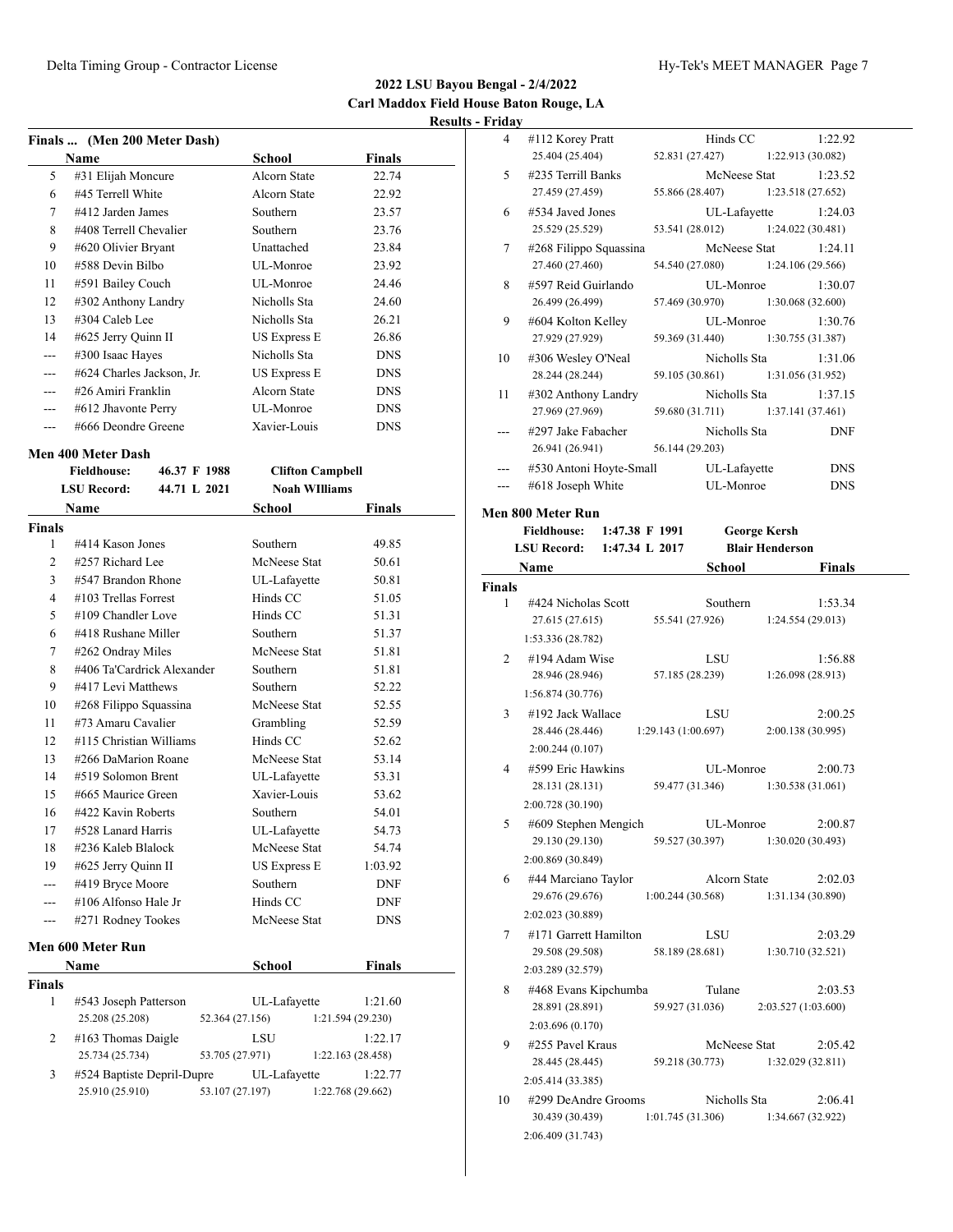|        | Finals  (Men 800 Meter Run) |                   |                   |                   |
|--------|-----------------------------|-------------------|-------------------|-------------------|
|        | Name                        |                   | School            | Finals            |
| 11     | #294 Tharon Blanchard       |                   | Nicholls Sta      | 2:07.95           |
|        | 30.342 (30.342)             | 1:02.106 (31.764) |                   | 1:36.035 (33.929) |
|        | 2:07.950 (31.915)           |                   |                   |                   |
| 12     | #423 Noyd Russell           |                   | Southern          | 2:08.86           |
|        | 29.084 (29.084)             | 1:00.470 (31.386) |                   | 1:34.077(33.607)  |
|        | 2:08.851 (34.774)           |                   |                   |                   |
| 13     | #406 Ta'Cardrick Alexander  |                   | Southern          | 2:15.66           |
|        | 29.603 (29.603)             | 1:03.118(33.515)  |                   | 1:39.438 (36.320) |
|        | 2:15.659 (36.221)           |                   |                   |                   |
|        | #39 Javon Rutledge          |                   | Alcorn State      | DNF               |
|        | 28.266 (28.266)             |                   |                   |                   |
|        | #112 Korey Pratt            |                   | Hinds CC          | <b>DNS</b>        |
| ---    | #108 Christian Kingdom      |                   | Hinds CC          | <b>DNS</b>        |
|        |                             |                   |                   |                   |
|        | Men 1 Mile Run              |                   |                   |                   |
|        | <b>Fieldhouse:</b>          | 3:59.54 F 1976    | <b>Steve Bolt</b> |                   |
|        | <b>LSU Record:</b>          | 3:57.49 L 2021    | <b>Davis Bove</b> |                   |
|        | <b>Name</b>                 |                   | School            | Finals            |
| Finals |                             |                   |                   |                   |
| 1      | #171 Garrett Hamilton       |                   | LSU               | 4:16.86           |
|        | 32.927 (32.927)             | 1:04.069 (31.142) |                   | 1:35.654(31.585)  |
|        | 2:07.907 (32.253)           | 2:40.358 (32.451) |                   | 3:12.928 (32.570) |
|        | 3:44.442 (31.514)           | 4:16.860 (32.418) |                   |                   |
| 2      | #175 Cade Martin            |                   | LSU               | 4:18.23           |
|        | 32.829 (32.829)             | 1:03.946 (31.117) |                   | 1:35.059(31.113)  |
|        | 2:07.543 (32.484)           | 2:39.931 (32.388) |                   | 3:12.509 (32.578) |
|        | 3:44.921 (32.412)           | 4:18.225 (33.305) |                   |                   |
| 3      | #192 Jack Wallace           |                   | LSU               | 4:20.39           |
|        | 33.020 (33.020)             | 1:04.370 (31.350) |                   | 1:35.832 (31.462) |
|        | 2:08.518 (32.686)           | 2:41.051 (32.533) |                   | 3:14.522 (33.471) |
|        | 3:47.372 (32.850)           | 4:20.389 (33.017) |                   |                   |
| 4      | #295 Randy Canady           |                   | Nicholls Sta      | 4:24.82           |
|        | 32.806 (32.806)             | 1:04.576 (31.770) |                   | 1:36.580 (32.004) |
|        | 2:08.872 (32.292)           | 2:41.519 (32.647) |                   | 3:15.331 (33.812) |
|        | 3:50.070 (34.739)           | 4:24.815 (34.745) |                   |                   |
| 5      | #301 Miles Kanipe           |                   | Nicholls Sta      | 4:27.48           |
|        | 34.373 (34.373)             | 1:06.041 (31.668) |                   | 1:38.635 (32.594) |
|        | 2:12.040 (33.405)           | 2:45.882 (33.842) |                   | 3:20.892 (35.010) |
|        | 3:55.865 (34.973)           | 4:27.472 (31.607) |                   |                   |
| 6      | #310 Preston Whisenhunt     |                   | Nicholls Sta      | 4:27.85           |
|        | 33.834 (33.834)             | 1:05.758 (31.924) |                   | 1:38.258 (32.500) |
|        | 2:11.924 (33.666)           | 2:45.703 (33.779) |                   | 3:20.044 (34.341) |
|        | 3:54.652 (34.608)           | 4:27.847 (33.195) |                   |                   |
|        |                             |                   |                   |                   |
| 7      | #468 Evans Kipchumba        |                   | Tulane            | 4:28.54           |
|        | 33.400 (33.400)             | 1:04.764 (31.364) |                   | 1:37.179 (32.415) |
|        | 2:10.653 (33.474)           | 2:45.052 (34.399) |                   | 3:20.119 (35.067) |
|        | 3:55.305 (35.186)           | 4:28.535 (33.230) |                   |                   |
| 8      | #259 Elias Loriposia        |                   | McNeese Stat      | 4:29.99           |
|        | 33.902 (33.902)             | 1:05.300 (31.398) |                   | 1:38.061 (32.761) |
|        | 2:10.332 (32.271)           | 2:45.611 (35.279) |                   | 3:20.575 (34.964) |
|        | 3:55.597 (35.022)           | 4:29.985 (34.388) |                   |                   |
|        |                             |                   |                   |                   |

| 9   | #409 Lafayette Collins | Southern          | 4:37.86           |
|-----|------------------------|-------------------|-------------------|
|     | 35.150 (35.150)        | 1:09.009 (33.859) | 1:44.015 (35.006) |
|     | 2:19.207 (35.192)      | 2:54.612 (35.405) | 3:31.010 (36.398) |
|     | 4:07.608 (36.598)      | 4:37.858 (30.251) |                   |
| 10  | #473 Bethwel Tum       | Tulane            | 4:38.23           |
|     | 33.678 (33.678)        | 1:05.204(31.526)  | 1:37.621 (32.417) |
|     | 2:11.432 (33.811)      | 2:46.887 (35.455) | 3:23.632 (36.745) |
|     | 4:00.961 (37.329)      | 4:38.222 (37.261) |                   |
| 11  | #467 Adam Aldahair     | Tulane            | 4:38.78           |
|     | 34.252 (34.252)        | 1:06.541 (32.289) | 1:40.133 (33.592) |
|     | 2:15.191 (35.058)      | 2:51.358 (36.167) | 3:27.668 (36.310) |
|     | 4:03.632 (35.964)      | 4:38.771 (35.139) |                   |
| 12  | #313 Dustin Worley     | Nicholls Sta      | 4:44.70           |
|     | 34.552 (34.552)        | 1:08.558(34.006)  | 1:43.683 (35.125) |
|     | 2:18.630 (34.947)      | 2:54.065 (35.435) | 3:31.828 (37.763) |
|     | 4:07.965 (36.137)      | 4:44.691 (36.727) |                   |
| 13  | #242 Payton Foreman    | McNeese Stat      | 4:45.22           |
|     | 36.775 (36.775)        | 1:09.060 (32.285) | 1:45.346 (36.286) |
|     | 2:21.200 (35.854)      | 2:57.975 (36.775) | 3:35.057 (37.082) |
|     | 4:10.131 (35.074)      | 4:45.215 (35.084) |                   |
| 14  | #596 Teddy Gowan       | UL-Monroe         | 4:46.83           |
|     | 36.177 (36.177)        | 1:09.983 (33.806) | 1:45.088 (35.105) |
|     | 2:20.626 (35.538)      | 2:57.227 (36.601) | 3:33.991 (36.764) |
|     | 4:10.348 (36.357)      | 4:46.822 (36.475) |                   |
| 15  | #80 Bethwel Limo       | Grambling         | 4:51.99           |
|     | 36.232 (36.232)        | 1:10.201(33.969)  | 1:44.730 (34.529) |
|     | 2:20.377 (35.647)      | 2:57.148 (36.771) | 3:35.937 (38.789) |
|     | 4:16.642 (40.705)      | 4:51.981 (35.340) |                   |
| 16  | #41 David Smith        | Alcorn State      | 4:52.22           |
|     | 36.331 (36.331)        | 1:10.444(34.113)  | 1:45.004 (34.560) |
|     | 2:21.575 (36.571)      | 2:58.959 (37.384) | 3:37.796 (38.837) |
|     | 4:17.226 (39.430)      | 4:52.219 (34.994) |                   |
| 17  | #598 Adrian Harris     | UL-Monroe         | 4:52.99           |
|     | 35.738 (35.738)        | 1:09.617 (33.879) | 1:44.889 (35.272) |
|     | 2:21.020 (36.131)      | 2:57.992 (36.972) | 3:36.063 (38.071) |
|     | 4:15.005 (38.942)      | 4:52.982 (37.978) |                   |
| 18  | #78 Owen Gusir         | Grambling         | 4:54.87           |
|     | 35.335 (35.335)        | 1:09.504 (34.169) | 1:44.716 (35.212) |
|     | 2:21.076 (36.360)      | 2:58.169 (37.093) | 3:37.444 (39.275) |
|     | 4:17.602 (40.158)      | 4:54.863 (37.262) |                   |
| 19  | #611 Victor Parra      | UL-Monroe         | 5:10.05           |
|     | 36.191 (36.191)        | 1:10.877(34.686)  | 1:47.333 (36.456) |
|     | 2:26.753 (39.420)      | 3:08.032 (41.279) | 3:49.630 (41.598) |
|     | 4:30.646 (41.016)      | 5:10.047 (39.402) |                   |
|     | #519 Solomon Brent     | UL-Lafayette      | DNF               |
|     | 34.827 (34.827)        | 1:08.894(34.067)  | 1:44.229 (35.335) |
|     | 2:21.150 (36.921)      |                   |                   |
|     | #309 Dustin Wager      | Nicholls Sta      | <b>DNF</b>        |
|     | 5:27.054 (5:27.054)    |                   |                   |
|     | #163 Thomas Daigle     | LSU               | DNF               |
|     | 32.440 (32.440)        | 1:03.388 (30.948) | 1:42.992 (39.604) |
| --- | #86 Aryamanua Rogers   | Grambling         | DNF               |
|     | 34.652 (34.652)        | 1:08.896 (34.244) | 1:44.125 (35.229) |
|     | 2:20.722 (36.597)      | 2:59.147 (38.425) |                   |
| --- | #194 Adam Wise         | LSU               | DNS.              |
|     |                        |                   |                   |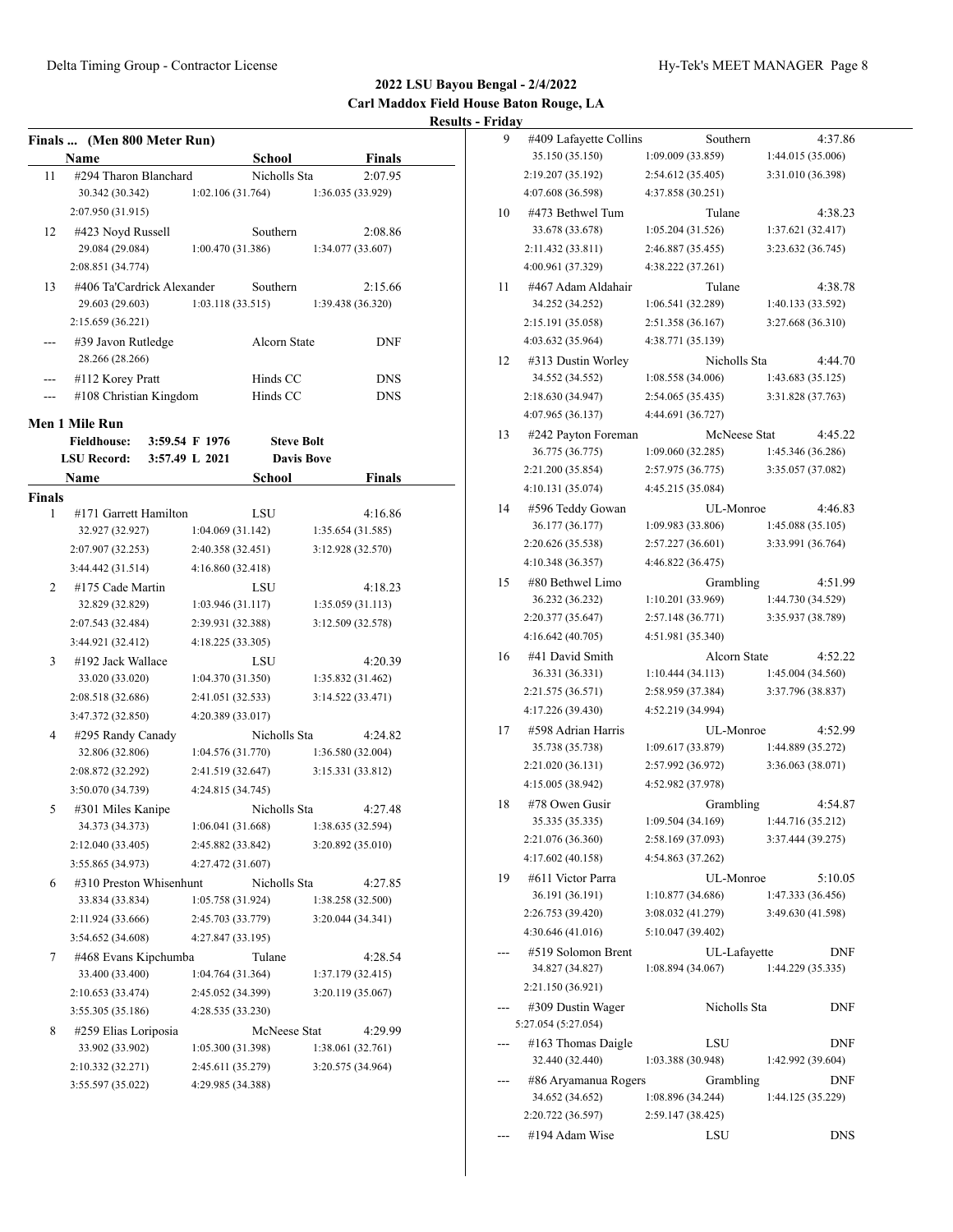| <b>Finals</b><br>8:49.82<br>9:01.91<br>9:13.20 |
|------------------------------------------------|
|                                                |
|                                                |
|                                                |
|                                                |
|                                                |
|                                                |
|                                                |
|                                                |
|                                                |
|                                                |
|                                                |
|                                                |
|                                                |
|                                                |
|                                                |
|                                                |
|                                                |
|                                                |
|                                                |
|                                                |
|                                                |
|                                                |
| 9:23.18                                        |
|                                                |
|                                                |
|                                                |
|                                                |
|                                                |
| 9:23.35                                        |
|                                                |
|                                                |
|                                                |
|                                                |
|                                                |
| 9:25.97                                        |
|                                                |
|                                                |
|                                                |
|                                                |
|                                                |
|                                                |
| 9:52.29                                        |
|                                                |
|                                                |
|                                                |
|                                                |
|                                                |
| 9:54.75                                        |
|                                                |
|                                                |
|                                                |
|                                                |
|                                                |

| - Friday     |                                          |                    |                                              |                    |
|--------------|------------------------------------------|--------------------|----------------------------------------------|--------------------|
| 9            | #80 Bethwel Limo                         |                    | Grambling                                    | 10:00.00           |
|              | 35.699 (35.699)                          | 1:10.938 (35.239)  |                                              | 1:47.401 (36.463)  |
|              | 2:24.572 (37.171)                        | 3:01.834 (37.262)  |                                              | 3:40.793 (38.959)  |
|              | 4:19.940 (39.147)                        | 5:01.771 (41.831)  |                                              | 5:44.547 (42.776)  |
|              | 6:26.530 (41.983)                        | 7:07.310 (40.780)  |                                              | 7:49.870 (42.560)  |
|              | 8:34.661 (44.791)                        | 9:18.383 (43.722)  |                                              | 10:00.000 (41.618) |
| 10           | #70 Edwin Biwott                         |                    | Grambling                                    | 11:25.89           |
|              | 36.193 (36.193)                          | 1:14.769 (38.576)  |                                              | 1:56.174 (41.405)  |
|              | 2:39.971 (43.797)                        | 3:25.940 (45.969)  |                                              | 4:13.965 (48.025)  |
|              | 5:00.784 (46.819)                        | 5:48.267 (47.483)  |                                              | 6:36.702(48.435)   |
|              | 7:24.832 (48.130)                        | 8:15.614 (50.782)  |                                              | 9:04.453 (48.839)  |
|              | 9:53.101 (48.648)                        | 10:41.741 (48.640) |                                              | 11:25.886 (44.145) |
|              | #78 Owen Gusir                           |                    | Grambling                                    | <b>DNS</b>         |
|              | #611 Victor Parra                        |                    | UL-Monroe                                    | <b>DNS</b>         |
| ---          | #24 Jacques De La Reza                   |                    | Alcorn State                                 | DNS                |
| $---$        | #596 Teddy Gowan                         |                    | UL-Monroe                                    | <b>DNS</b>         |
|              |                                          |                    |                                              |                    |
|              | <b>Men 60 Meter Hurdles</b>              | 7.67 F 2/18/2011   |                                              |                    |
|              | <b>Fieldhouse:</b><br><b>LSU Record:</b> | 7.51 L 2021        | <b>Ryan Fontenot</b><br><b>Damion Thomas</b> |                    |
|              |                                          |                    |                                              |                    |
|              | Name<br><b>Preliminaries</b>             |                    | School                                       | Prelims            |
| 1            | #520 Yves Cherubin                       |                    | UL-Lafayette                                 | 8.04Q              |
| 2            | #686 Arthur Price                        |                    | <b>Tiger Oylmpians</b>                       | 8.11Q              |
| 3            | #559 Tahj Whitfield                      |                    | UL-Lafayette                                 | 8.47Q              |
| 4            | #549 Zachary Sampson                     |                    | UL-Lafayette                                 | 8.51Q              |
| 5            | #522 Timothy Cola                        |                    | UL-Lafayette                                 | 8.29q              |
| 6            | #426 Jordan Thompson                     |                    | Southern                                     | 8.36q              |
| 7            | #588 Devin Bilbo                         |                    | UL-Monroe                                    | 8.41q              |
| 8            | #529 Kai Hensley                         |                    | UL-Lafayette                                 | 8.41q              |
| 9            | #412 Jarden James                        |                    | Southern                                     | 8.51               |
| 10           | #408 Terrell Chevalier                   |                    | Southern                                     | 8.53               |
| 11           | #34 Jyontae Noel                         |                    | Alcorn State                                 | 8.58               |
| 12           | #425 Devin Sowell                        |                    | Southern                                     | 8.75               |
| 13           | #42 Jachius Spears                       |                    | Alcorn State                                 | 8.76               |
| 14           | #626 Jody Shepard                        |                    | <b>US Express E</b>                          | 8.82               |
| 15           | #532 Gavin Jaime                         |                    | UL-Lafayette                                 | 8.82               |
| 16           | #75 Anthony Davis                        |                    | Grambling                                    | 8.83               |
| 17           | #72 Albert Cain                          |                    | Grambling                                    | 8.87               |
| 18           | #591 Bailey Couch                        |                    | UL-Monroe                                    | 9.06               |
| 19           | #84 Dante Montaque                       |                    | Grambling                                    | 9.24               |
| ---          | #605 Brandon Lewis                       |                    | UL-Monroe                                    | DNS                |
| ---          | #43 Jae Sutherland                       |                    | Alcorn State                                 | <b>DNS</b>         |
| ---          | #541 Chandler Mixon                      |                    | UL-Lafayette                                 | DNS                |
|              | #33 Charles Nnathah                      |                    | Alcorn State                                 | <b>DNS</b>         |
|              | #616 Darshon Turk                        |                    | UL-Monroe                                    | <b>DNS</b>         |
| $---$        | #300 Isaac Hayes                         |                    | Nicholls Sta                                 | DNS                |
|              | <b>Men 60 Meter Hurdles</b>              |                    |                                              |                    |
|              | <b>Fieldhouse:</b>                       | 7.67 F 2/18/2011   | <b>Ryan Fontenot</b>                         |                    |
|              | <b>LSU Record:</b>                       | 7.51 L 2021        | <b>Damion Thomas</b>                         |                    |
|              | Name                                     |                    | <b>School</b>                                | Finals             |
| Finals       |                                          |                    |                                              |                    |
| $\mathbf{1}$ | #520 Yves Cherubin                       |                    | UL-Lafayette                                 | 7.94               |
| 2            | #686 Arthur Price                        |                    | <b>Tiger Oylmpians</b>                       | 7.99               |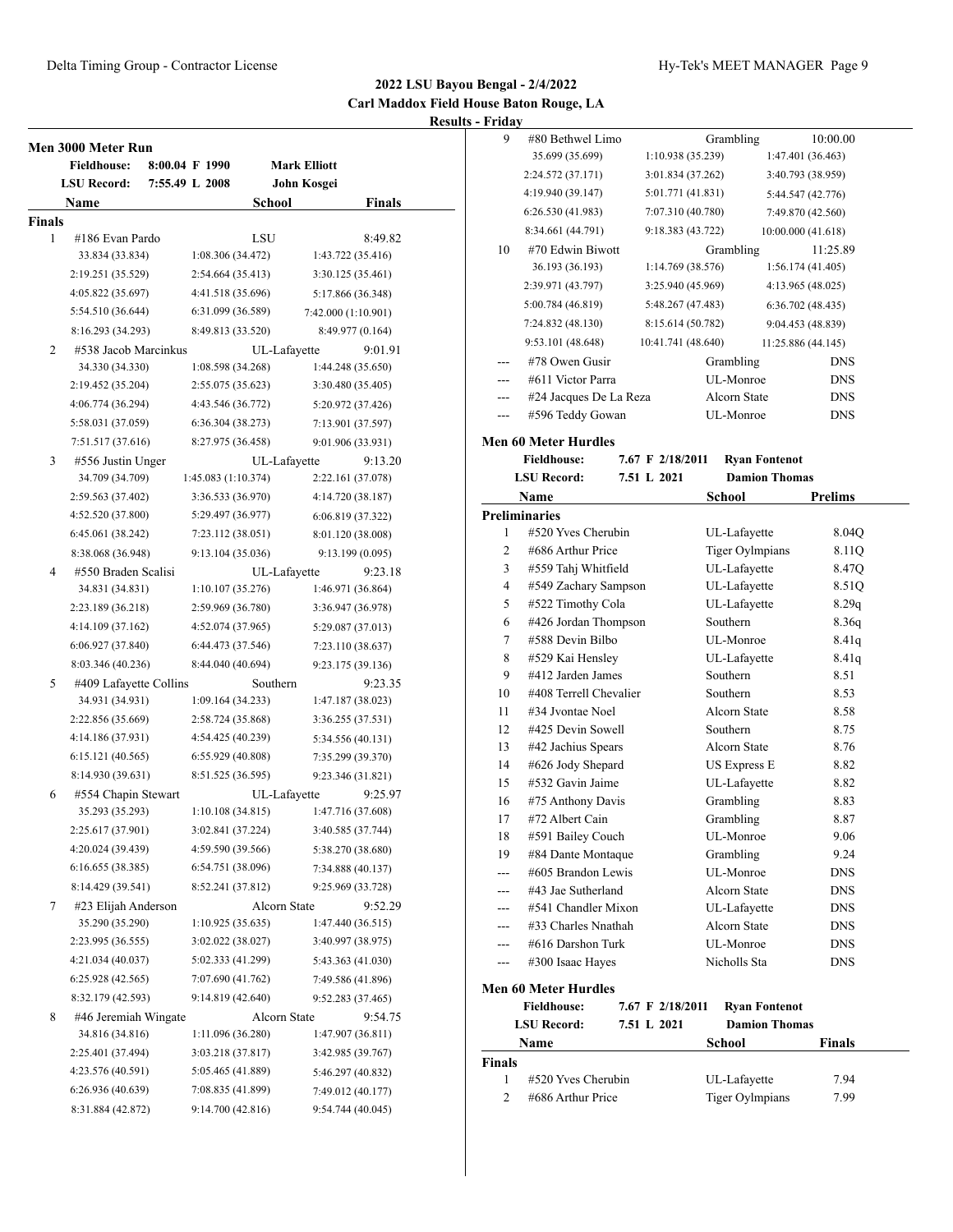**2022 LSU Bayou Bengal - 2/4/2022 Carl Maddox Field House Baton Rouge, LA Results - F** 

|        | Finals  (Men 60 Meter Hurdles)                |                                                                                      |                      |                                            |
|--------|-----------------------------------------------|--------------------------------------------------------------------------------------|----------------------|--------------------------------------------|
|        | Name                                          |                                                                                      | School               | <b>Finals</b>                              |
| 3      | #559 Tahj Whitfield                           |                                                                                      | UL-Lafayette         | 8.31                                       |
| 4      | #588 Devin Bilbo                              |                                                                                      | UL-Monroe            | 8.37                                       |
| 5      | #522 Timothy Cola                             |                                                                                      | UL-Lafayette         | 8.41                                       |
| 6      | #426 Jordan Thompson                          |                                                                                      | Southern             | 8.45                                       |
| 7      | #549 Zachary Sampson                          |                                                                                      | UL-Lafayette         | 8.52                                       |
| 8      | #529 Kai Hensley                              |                                                                                      | UL-Lafayette         | 18.03                                      |
|        | Men 4x400 Meter Relay                         |                                                                                      |                      |                                            |
|        | <b>Fieldhouse:</b>                            | 3:09.90 F 1993                                                                       | Alabama              |                                            |
|        | <b>LSU Record:</b>                            | 3:04.01 L 2006                                                                       | LSU                  |                                            |
|        | K. Willie, R. Dardar, M. Rogers, X. Carter    |                                                                                      |                      |                                            |
|        | Team                                          | Relay                                                                                |                      | Finals                                     |
| Finals |                                               |                                                                                      |                      |                                            |
| 1      | UL-Lafayette                                  | А                                                                                    |                      | 3:18.77                                    |
|        | 1) #525 Nathan Fergusson                      |                                                                                      |                      | 2) #530 Antoni Hoyte-Small                 |
|        | 3) #547 Brandon Rhone                         |                                                                                      | 4) #534 Javed Jones  |                                            |
|        | 22.992 (22.992)                               | 49.815 (26.823)                                                                      |                      | 1:12.717 (22.902)                          |
|        | 1:39.264(26.547)                              | 2:02.843 (23.579)                                                                    |                      | 2:29.007 (26.164)                          |
|        | 2:52.622 (23.615)                             | 3:18.767 (26.145)                                                                    |                      |                                            |
| 2      | Southern                                      | А                                                                                    |                      | 3:20.24                                    |
|        | 1) #424 Nicholas Scott                        |                                                                                      |                      | 2) #418 Rushane Miller                     |
|        | 3) #406 Ta'Cardrick Alexander                 |                                                                                      |                      | 4) #426 Jordan Thompson                    |
|        | 23.351 (23.351)                               | 49.366 (26.015)                                                                      |                      | 1:12.811 (23.445)                          |
|        | 1:40.084 (27.273)                             | 2:03.400 (23.316)                                                                    |                      | 2:29.488 (26.088)                          |
|        | 2:53.452 (23.964)                             | 3:20.231 (26.779)                                                                    |                      |                                            |
| 3      | UL-Lafayette                                  | B                                                                                    |                      | 3:23.16                                    |
|        | 1) #551 Caemon Scott                          |                                                                                      | 2) #545 Micha Reed   |                                            |
|        | 3) #543 Joseph Patterson                      |                                                                                      |                      | 4) #524 Baptiste Depril-Dupre              |
|        | 23.467 (23.467)                               | 50.737 (27.270)                                                                      |                      | 1:15.569 (24.832)                          |
|        | 1:41.763 (26.194)                             | 2:05.380 (23.617)                                                                    |                      | 2:32.194 (26.814)                          |
|        | 2:55.819 (23.625)                             | 3:23.151 (27.332)                                                                    |                      |                                            |
| 4      | <b>Alcorn State</b>                           | А                                                                                    |                      | 3:23.30                                    |
|        | 1) #36 Arrington Robinson                     |                                                                                      |                      | 2) #28 Johnny Holloway III                 |
|        | 3) #31 Elijah Moncure                         |                                                                                      | 4) #45 Terrell White |                                            |
|        | 24.377 (24.377)                               | 52.643 (28.266)                                                                      |                      | 1:15.817(23.174)                           |
|        | 1:43.183 (27.366)                             | 2:06.363 (23.180)                                                                    |                      | 2:33.035 (26.672)                          |
|        | 2:56.593 (23.558)                             | 3:23.296 (26.703)                                                                    |                      |                                            |
| C      | Hinds CC                                      | А                                                                                    |                      | 3:27.07                                    |
|        | 1) #112 Korey Pratt                           |                                                                                      |                      | 2) #103 Trellas Forrest                    |
|        | 3) #115 Christian Williams<br>23.674 (23.674) | 51.176 (27.502)                                                                      |                      | 4) #109 Chandler Love<br>1:15.193 (24.017) |
|        | 1:42.082 (26.889)                             | 2:05.396 (23.314)                                                                    |                      | 2:35.770 (30.374)                          |
|        | 3:00.283 (24.513)                             | 3:27.061 (26.778)                                                                    |                      |                                            |
|        |                                               |                                                                                      |                      |                                            |
| 6      | Alcorn State<br>1) #25 Ashton Defreeze        | B                                                                                    |                      | 3:37.26                                    |
|        | 3) #43 Jae Sutherland                         | 2) #44 Marciano Taylor<br>4) #41 David Smith<br>1:16.258 (23.404)<br>52.854 (27.270) |                      |                                            |
|        | 25.584 (25.584)                               |                                                                                      |                      |                                            |
|        | 1:44.620 (28.362)                             | 2:09.828 (25.208)                                                                    |                      | 2:41.180 (31.352)                          |
|        | 3:06.896 (25.716)                             | 3:37.254 (30.358)                                                                    |                      |                                            |
|        |                                               |                                                                                      |                      |                                            |

| - Friday           |                                                    |                   |                           |                            |
|--------------------|----------------------------------------------------|-------------------|---------------------------|----------------------------|
| 7                  | Nicholls State                                     |                   | А                         | 3:42.70                    |
|                    | 1) #310 Preston Whisenhunt                         |                   | 2) #299 DeAndre Grooms    |                            |
|                    | 3) #306 Wesley O'Neal                              |                   |                           | 4) #294 Tharon Blanchard   |
|                    | 25.678 (25.678)                                    | 53.639 (27.961)   |                           | 1:18.367(24.728)           |
|                    | 1:48.222 (29.855)                                  | 2:15.313 (27.091) |                           | 2:47.122 (31.809)          |
|                    | 3:13.491 (26.369)                                  | 3:42.700 (29.209) |                           |                            |
| 8                  | Southern                                           |                   | B                         | 3:45.01                    |
|                    | 1) #412 Jarden James                               |                   | 2) #408 Terrell Chevalier |                            |
|                    | 3) #423 Noyd Russell                               |                   | 4) #417 Levi Matthews     |                            |
|                    | 24.903 (24.903)                                    | 53.157 (28.254)   |                           | 1:19.575(26.418)           |
|                    | 1:50.640(31.065)                                   | 2:16.123 (25.483) |                           | 2:47.574 (31.451)          |
|                    | 3:14.682(27.108)                                   | 3:45.002 (30.320) |                           |                            |
|                    | UL-Monroe                                          |                   | А                         | <b>DNS</b>                 |
|                    | 1) #598 Adrian Harris                              |                   | 2) #597 Reid Guirlando    |                            |
|                    | 3) #604 Kolton Kelley                              |                   | 4) #599 Eric Hawkins      |                            |
|                    | Southern                                           |                   | C                         | <b>DNS</b>                 |
|                    | Men High Jump                                      |                   |                           |                            |
|                    | <b>Fieldhouse:</b>                                 | 7-06.50 F 1988    | Brian Brown               |                            |
|                    | <b>LSU Record:</b>                                 | 7-06.50 L 2021    | <b>JuVaughn Harrison</b>  |                            |
|                    | <b>LSU Record:</b>                                 | 7-06.50 L 1992    | <b>Tom Lange</b>          |                            |
|                    | Name                                               |                   | School                    | Finals                     |
| <b>Finals</b>      |                                                    |                   |                           |                            |
| 1                  | #35 Zayne Palomino                                 |                   | Alcorn State              | 2.11 <sub>m</sub>          |
| 2                  | #555 Rylan Theyard                                 |                   | UL-Lafayette              | 2.06 <sub>m</sub>          |
| 3                  | #188 Ronnie Rounds                                 |                   | LSU                       | 2.01 <sub>m</sub>          |
| 4                  | #237 Patrick Boudreaux                             |                   | McNeese Stat              | 1.91 <sub>m</sub>          |
| 5                  | #110 Albert Martin                                 |                   | Hinds CC                  | J1.91m                     |
|                    | #600 Palmer Hearne                                 |                   | UL-Monroe                 | NH                         |
|                    |                                                    |                   |                           |                            |
|                    | <b>Men Pole Vault</b>                              |                   |                           |                            |
|                    | <b>Fieldhouse:</b>                                 | 19-03 F 2019      | <b>Mondo Duplantis</b>    |                            |
|                    | <b>LSU Record:</b>                                 | 19-05 L 2019      | <b>Mondo Duplantis</b>    |                            |
|                    | Name                                               |                   | <b>School</b>             | Finals                     |
| <b>Finals</b><br>1 |                                                    |                   | UL-Lafayette              | 4.90m                      |
| 2                  | #553 Matthew Standridge<br>#541 Chandler Mixon     |                   | UL-Lafayette              | J4.90m                     |
| 3                  |                                                    |                   | Hinds CC                  | 4.60m                      |
| 4                  | #104 Aaron Fortenberry                             |                   | UL-Monroe                 | 4.45m                      |
|                    | #594 Dylan German                                  |                   | UL-Monroe                 | NΗ                         |
| ---                | #590 Cole Burgess<br>#177 Brock Meyer              |                   | LSU                       | <b>DNS</b>                 |
|                    |                                                    |                   |                           |                            |
|                    | <b>Men Long Jump</b>                               |                   |                           |                            |
|                    | <b>Fieldhouse:</b>                                 | 27-01.75 F 2004   | John Moffit, Carl Lewis   |                            |
|                    | <b>LSU Record:</b>                                 | 27-08.75 L 2021   | <b>JuVaughn Harrison</b>  |                            |
|                    | Name                                               |                   | School                    | <b>Finals</b>              |
| <b>Finals</b><br>1 | #689 Rayvon Grey                                   |                   | <b>Tiger Oylmpians</b>    |                            |
|                    |                                                    |                   |                           | 7.75m<br>7.36m             |
| 2<br>3             | #166 Apalos Edwards                                |                   | LSU<br>LSU                | 7.30 <sub>m</sub>          |
| 4                  | #159 Ji'eem Bullock<br>#410 Ja'Carrius Demmerritte |                   |                           |                            |
| 5                  | #79 Lawrence Lambert                               |                   | Southern<br>Grambling     | 7.02 <sub>m</sub><br>6.96m |
| 6                  |                                                    |                   | Xavier-Louis              | 6.65m                      |
| 7                  | #655 Seth Alexander<br>#114 DeAundre Ward          |                   | Hinds CC                  | J6.65m                     |
| 8                  | #411 Kevon Hamilton                                |                   | Southern                  | 6.49m                      |
| 9                  |                                                    |                   | UL-Monroe                 | 6.27m                      |
|                    | #591 Bailey Couch                                  |                   |                           |                            |